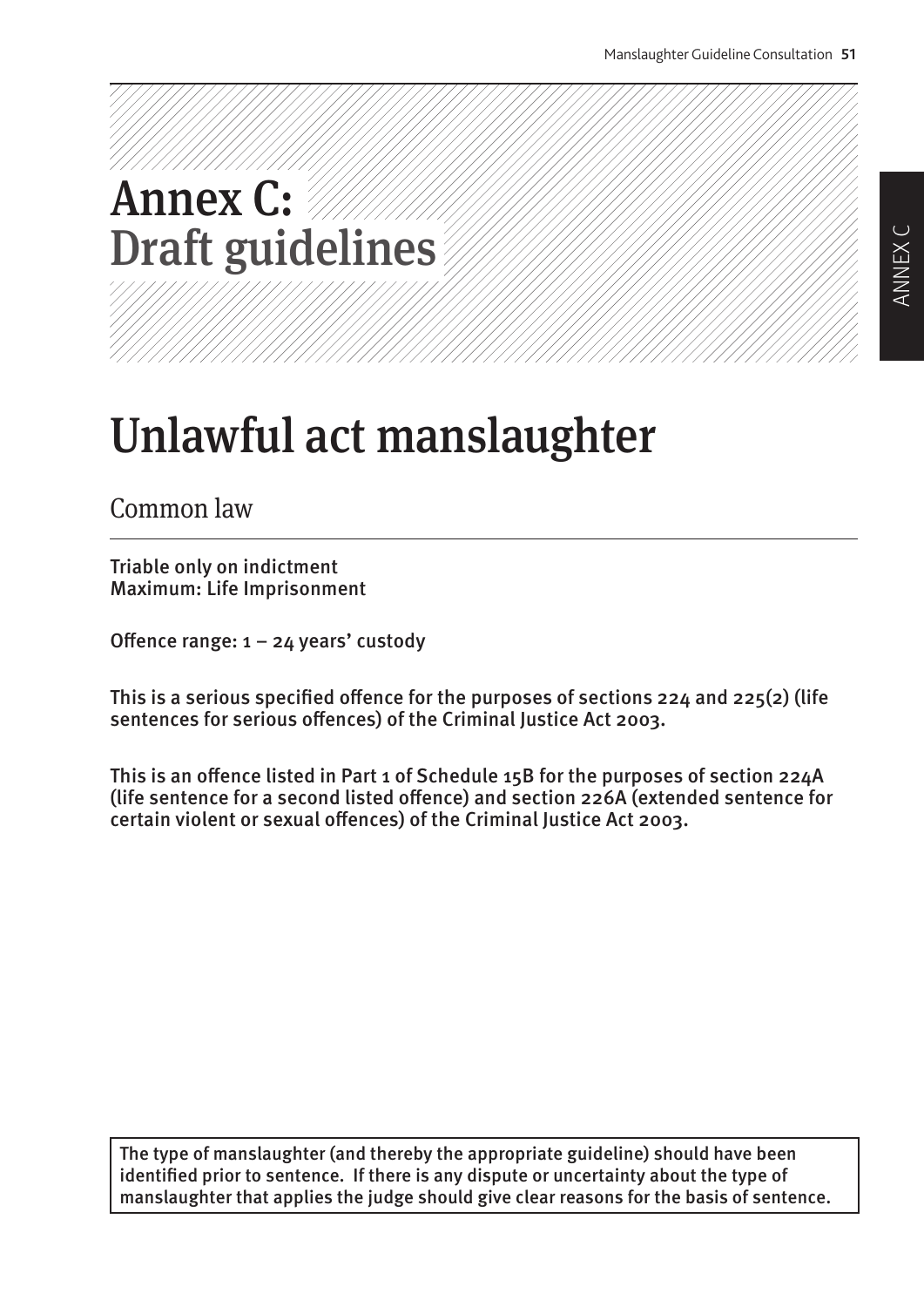## STEP ONE Determining the offence category

#### **CULPABILITY**

- The characteristics set out below are indications of the level of culpability that may attach to the offender's conduct; the court should balance these characteristics to reach a fair assessment of the offender's overall culpability in the context of the circumstances of the offence.
- The court should avoid an overly mechanistic application of these factors.

| A - Very high culpability                         | Very high culpability may be indicated by:<br>the extreme character of one or more culpability B factors and /or<br>a combination of culpability B factors<br>$\bullet$                                                                                                                                                                                                                                                                               |
|---------------------------------------------------|-------------------------------------------------------------------------------------------------------------------------------------------------------------------------------------------------------------------------------------------------------------------------------------------------------------------------------------------------------------------------------------------------------------------------------------------------------|
| <b>B</b> – Factors indicating<br>high culpability | Death was caused in the course of an unlawful act which involved an intention to<br>cause harm falling just short of GBH                                                                                                                                                                                                                                                                                                                              |
|                                                   | Death was caused in the course of an unlawful act which carried a high risk of death<br>or GBH which was or ought to have been obvious to the offender                                                                                                                                                                                                                                                                                                |
|                                                   | Death was caused in the course of committing or escaping from a serious offence in<br>which the offender played more than a minor role                                                                                                                                                                                                                                                                                                                |
|                                                   | Concealment, destruction, defilement or dismemberment of the body<br>(where not separately charged)                                                                                                                                                                                                                                                                                                                                                   |
| C - Factors indicating<br>medium culpability      | Cases falling between high and lower including but not limited to<br>where death was caused in the course of an unlawful act which involved an<br>intention to cause harm (or recklessness as to whether harm would be caused)<br>that falls between high and lower culpability<br>where death was caused in the course of committing or escaping from a less<br>$\bullet$<br>serious offence but in which the offender played more than a minor role |
| D - Factors indicating<br>lower culpability       | Death was caused in the course of an unlawful act<br>which was in defence of self or other(s) (where not amounting to a defence) OR<br>where there was no intention to cause any harm and no obvious risk of anything<br>$\bullet$<br>more than minor harm OR<br>in which the offender played a minor role<br>$\bullet$                                                                                                                               |
|                                                   | The offender's responsibility was substantially reduced by mental disorder,* learning<br>disability or lack of maturity                                                                                                                                                                                                                                                                                                                               |

\*Little, if any, weight should be given to this factor where an offender exacerbates a mental disorder by voluntarily abusing drugs or alcohol or by voluntarily failing to follow medical advice

## **HARM**

For all cases of manslaughter the harm caused will inevitably be of the utmost seriousness. The loss of life is already taken into account in the sentencing levels at step two.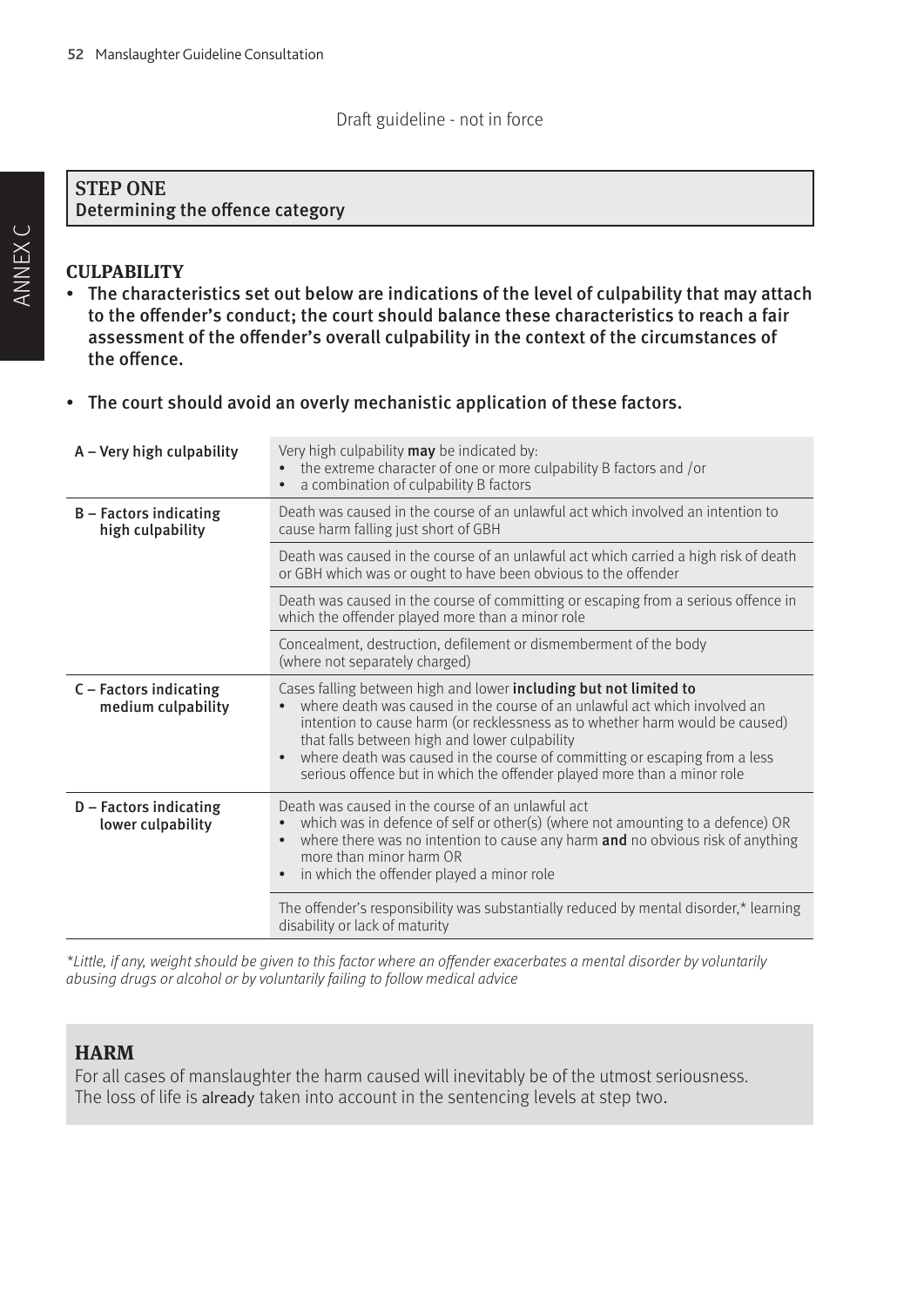## STEP TWO Starting point and category range

Having determined the category at step one, the court should use the corresponding starting point to reach a sentence within the category range below. The starting point applies to all offenders irrespective of plea or previous convictions.

• Where a case does not fall squarely within a category, adjustment from the starting point may be required before adjustment for aggravating or mitigating features.

| <b>Culpability</b>       |                         |                        |                        |
|--------------------------|-------------------------|------------------------|------------------------|
| A                        | B                       |                        |                        |
| <b>Starting point</b>    | <b>Starting point</b>   | <b>Starting point</b>  | <b>Starting point</b>  |
| 18 years' custody        | 12 years' custody       | 6 years' custody       | 2 years' custody       |
| Category range           | Category range          | Category range         | Category range         |
| $11 - 24$ years' custody | $8 - 16$ years' custody | $3 - 9$ years' custody | $1 - 4$ years' custody |

Note: The table is for a single offence of manslaughter resulting in a single fatality. Where another offence or offences arise out of the same incident or facts concurrent sentences reflecting the overall criminality of offending will ordinarily be appropriate: please refer to the *Offences Taken* into Consideration and Totality guideline and step six of this guideline.

On the next page is a **non-exhaustive** list of additional elements providing the context of the offence and factors relating to the offender. Identify whether a combination of these or other relevant factors should result in any upward or downward adjustment from the sentence arrived at so far.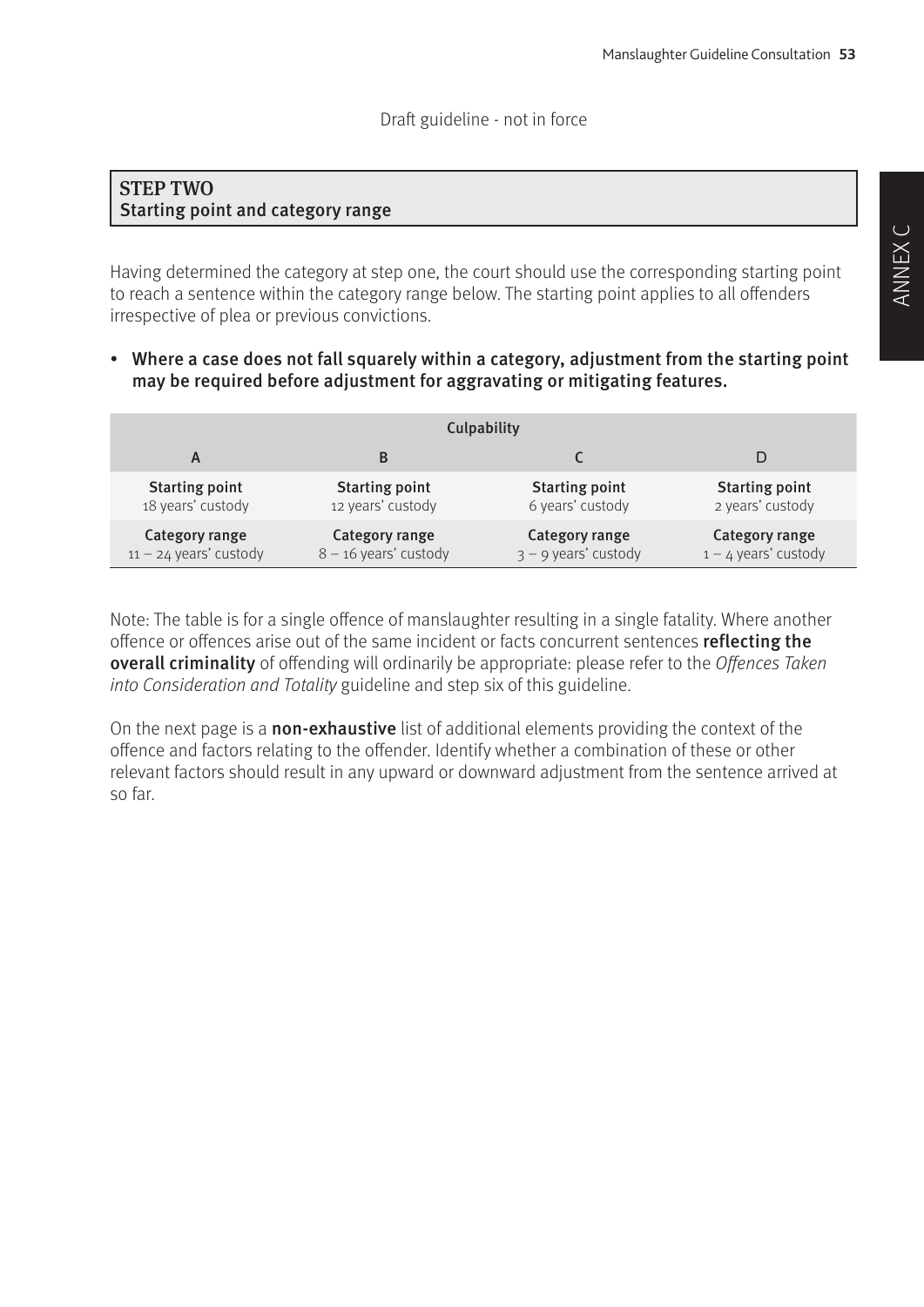### Care should be taken to avoid double counting factors already taken into account in assessing culpability

#### Factors increasing seriousness

#### Statutory aggravating factors:

Previous convictions, having regard to a) the nature of the offence to which the conviction relates and its relevance to the current offence; and b) the time that has elapsed since the conviction

(See step five for a consideration of dangerousness)

Offence committed whilst on bail

Offence motivated by, or demonstrating hostility based on any of the following characteristics or presumed characteristics of the victim: religion, race, disability, sexual orientation or transgender identity

#### Other aggravating factors:

History of significant violence or abuse towards victim by offender

Involvement of others through coercion, intimidation or exploitation

Victim particularly vulnerable due to age or disability

Significant mental or physical suffering caused to the deceased

Victim was providing a public service or performing a public duty

Commission of offence whilst under the influence of alcohol or drugs

Persistence of violence

Offence involved use of a weapon

Other(s) put at risk of harm by the offending

Death occurred in the context of dishonesty or the pursuit of financial gain

Actions after the event (including but not limited to attempts to cover up/conceal evidence)

Blame wrongly placed on other(s)

Abuse of a position of trust

Offence committed on licence or post sentence supervision or while subject to court order(s)

#### Factors reducing seriousness or reflecting personal mitigation:

No previous convictions or no relevant/recent convictions

Remorse

History of significant violence or abuse towards the offender by the victim

Lack of premeditation

Good character and/or exemplary conduct

Serious medical conditions requiring urgent, intensive or long-term treatment

Age and/or lack of maturity

Sole or primary carer for dependent relatives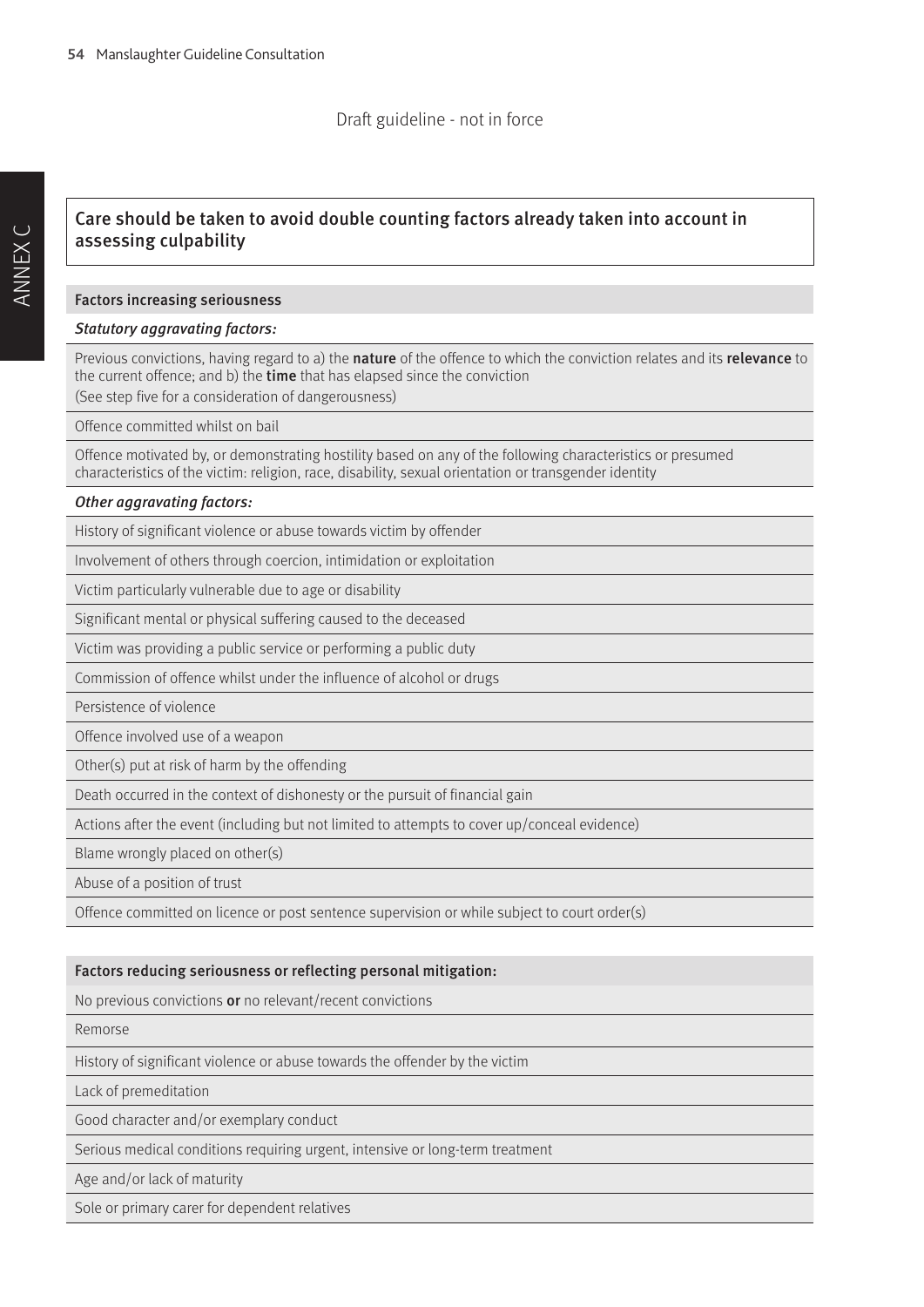# **STEP THREE**

## Consider any factors which indicate a reduction for assistance to the prosecution

The court should take into account sections 73 and 74 of the Serious Organised Crime and Police Act 2005 (assistance by defendants: reduction or review of sentence) and any other rule of law by virtue of which an offender may receive a discounted sentence in consequence of assistance given (or offered) to the prosecutor or investigator.

## **STEP FOUR**

## Reduction for guilty pleas

The court should take account of any potential reduction for a guilty plea in accordance with section 144 of the Criminal Justice Act 2003 and the Guilty Plea guideline.

# **STEP FIVE**

## Dangerousness

The court should consider whether having regard to the criteria contained in Chapter 5 of Part 12 of the Criminal Justice Act 2003 it would be appropriate to impose a life sentence (section 224A or section 225) or an extended sentence (section 226A). When sentencing offenders to a life sentence under these provisions, the notional determinate sentence should be used as the basis for the setting of a minimum term.

## **STEP SIX**

## Totality principle

If sentencing an offender for more than one offence, or where the offender is already serving a sentence, consider whether the total sentence is just and proportionate to the overall offending behaviour in accordance with the Offences Taken into Consideration and Totality guideline.

## **STEP SEVEN**

## Compensation and ancillary orders

In all cases the court should consider whether to make compensation and/or other ancillary orders.

Where the offence involves a firearm, an imitation firearm or an offensive weapon the court may consider the criteria in section 19 of the Serious Crime Act 2007 for the imposition of a Serious Crime Prevention Order.

## **STEP EIGHT**

### Reasons

Section 174 of the Criminal Justice Act 2003 imposes a duty to give reasons for, and explain the effect of, the sentence.

## **STEP NINE**

## Consideration for time spent on bail

The court must consider whether to give credit for time spent on bail in accordance with section 240A of the Criminal Justice Act 2003.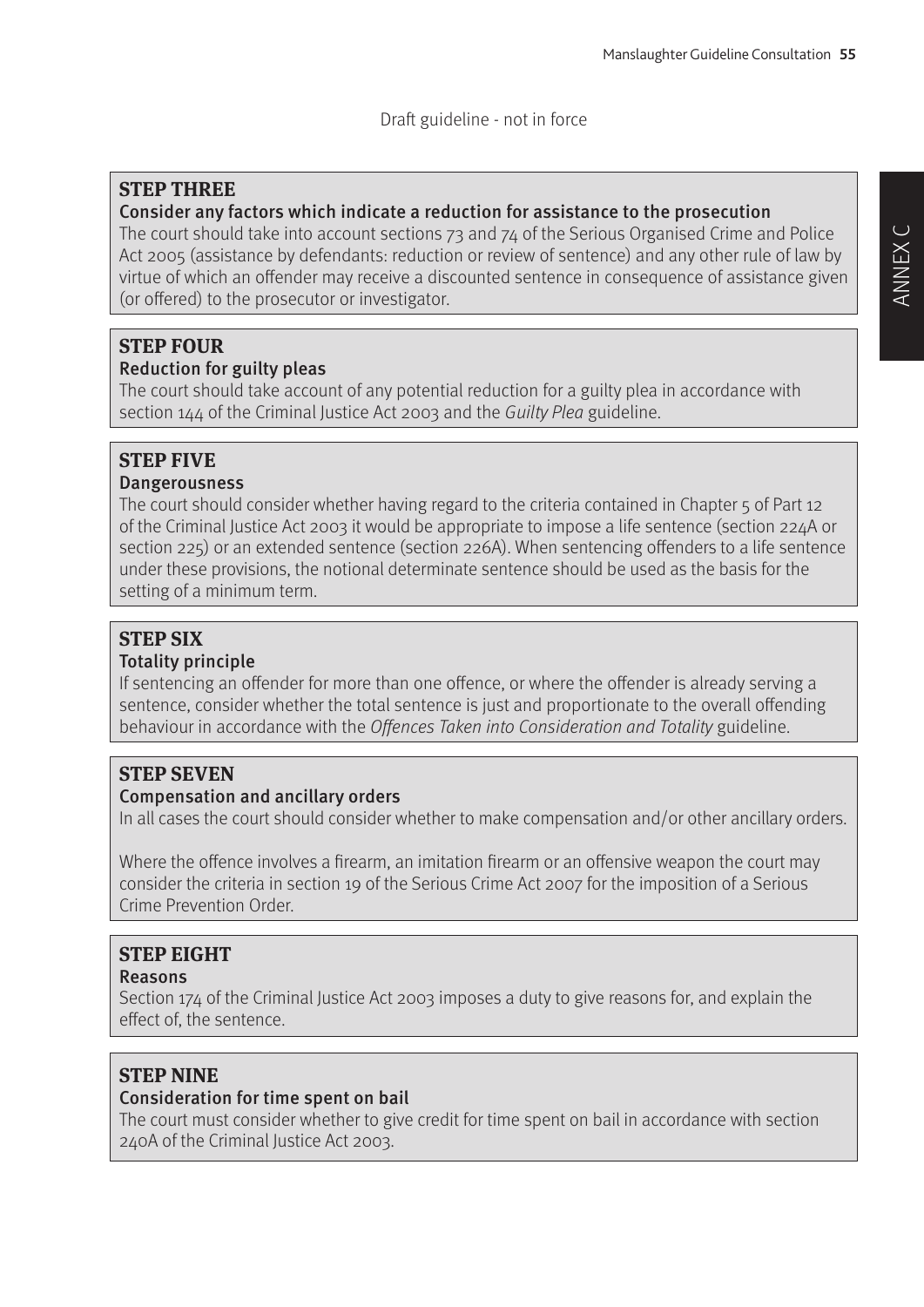Blank page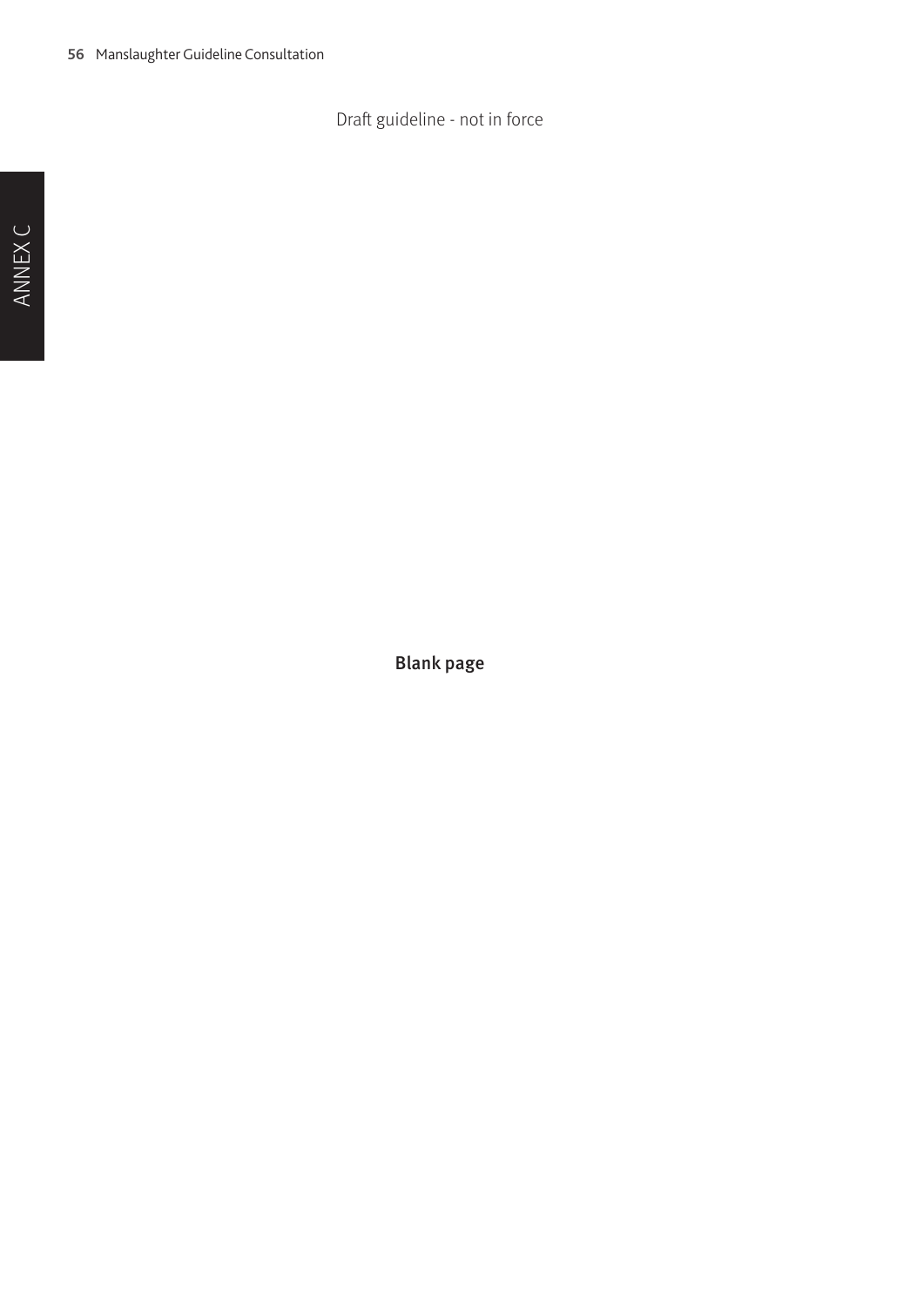# Gross negligence manslaughter

Common law

Triable only on indictment Maximum: Life imprisonment

Offence range: 1 – 18 years' custody

This is a serious specified offence for the purposes of sections 224 and 225(2) (life sentences for serious offences) of the Criminal Justice Act 2003.

This is an offence listed in Part 1 of Schedule 15B for the purposes of section 224A (life sentence for a second listed offence) and section 226A (extended sentence for certain violent or sexual offences) of the Criminal Justice Act 2003.

The type of manslaughter (and thereby the appropriate guideline) should have been identified prior to sentence. If there is any dispute or uncertainty about the type of manslaughter that applies the judge should give clear reasons for the basis of sentence.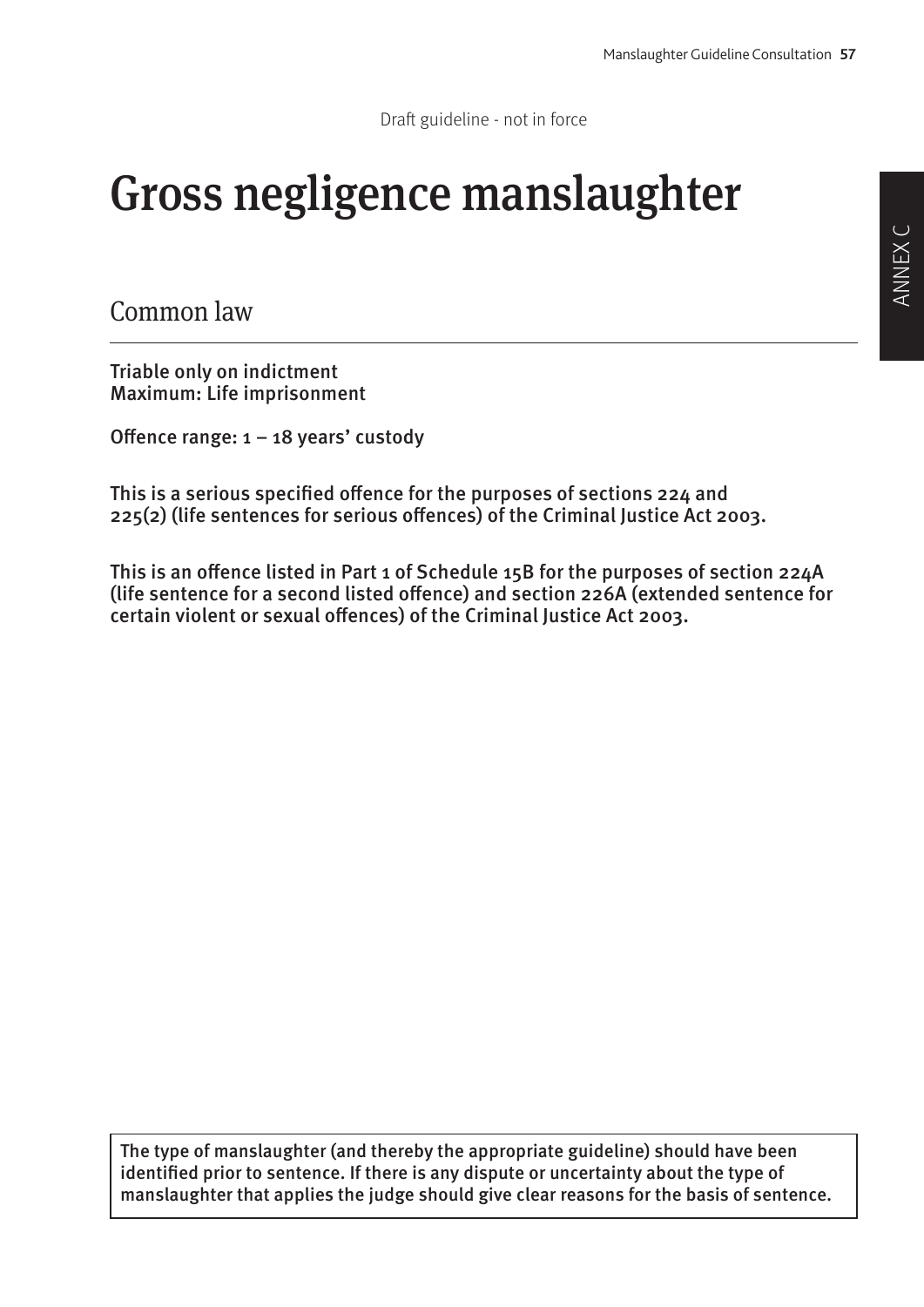## STEP ONE Determining the offence category

#### **CULPABILITY**

- The characteristics set out below are indications of the level of culpability that may attach to the offender's conduct; the court should balance these characteristics to reach a fair assessment of the offender's overall culpability in the context of the circumstances of the offence.
- The court should avoid an overly mechanistic application of these factors.

| A - Very high culpability                          | Very high culpability may be indicated by:<br>the extreme character of one or more culpability B factors and /or<br>a combination of culpability B factors<br>$\bullet$                                           |
|----------------------------------------------------|-------------------------------------------------------------------------------------------------------------------------------------------------------------------------------------------------------------------|
| B - Factors indicating high<br>culpability         | The offender persisted in the negligent conduct in the face of the obvious suffering<br>of the deceased                                                                                                           |
|                                                    | The negligent conduct was in the context of other serious criminality                                                                                                                                             |
|                                                    | The negligent conduct was motivated by financial gain (or avoidance of cost)                                                                                                                                      |
|                                                    | The negligent conduct persisted over a long period of time (weeks or months)                                                                                                                                      |
|                                                    | The offender was in a dominant role if acting with others                                                                                                                                                         |
|                                                    | The offender was clearly aware of the risk of death arising from the offender's<br>negligent conduct                                                                                                              |
|                                                    | Concealment, destruction, defilement or dismemberment of the body (where not<br>separately charged)                                                                                                               |
| C - Factors indicating<br>medium culpability       | Cases falling between high and lower because:<br>factors are present in high and lower which balance each other out and/or<br>the offender's culpability falls between the factors as described in high and lower |
| <b>D</b> - Factors indicating<br>lower culpability | The offender did not appreciate the risk of death arising from the negligent conduct                                                                                                                              |
|                                                    | The negligent conduct was a lapse in the offender's otherwise satisfactory standard<br>of care                                                                                                                    |
|                                                    | The offender was in a lesser or subordinate role if acting with others                                                                                                                                            |
|                                                    | The offender's responsibility was substantially reduced by mental disorder,* learning<br>disability or lack of maturity                                                                                           |

\*Little, if any weight should be given to this factor where an offender exacerbates a mental disorder by voluntarily abusing drugs or alcohol or by voluntarily failing to follow medical advice

## **HARM**

For all cases of manslaughter the harm caused will inevitably be of the utmost seriousness. The loss of life is already taken into account in the sentencing levels at step two.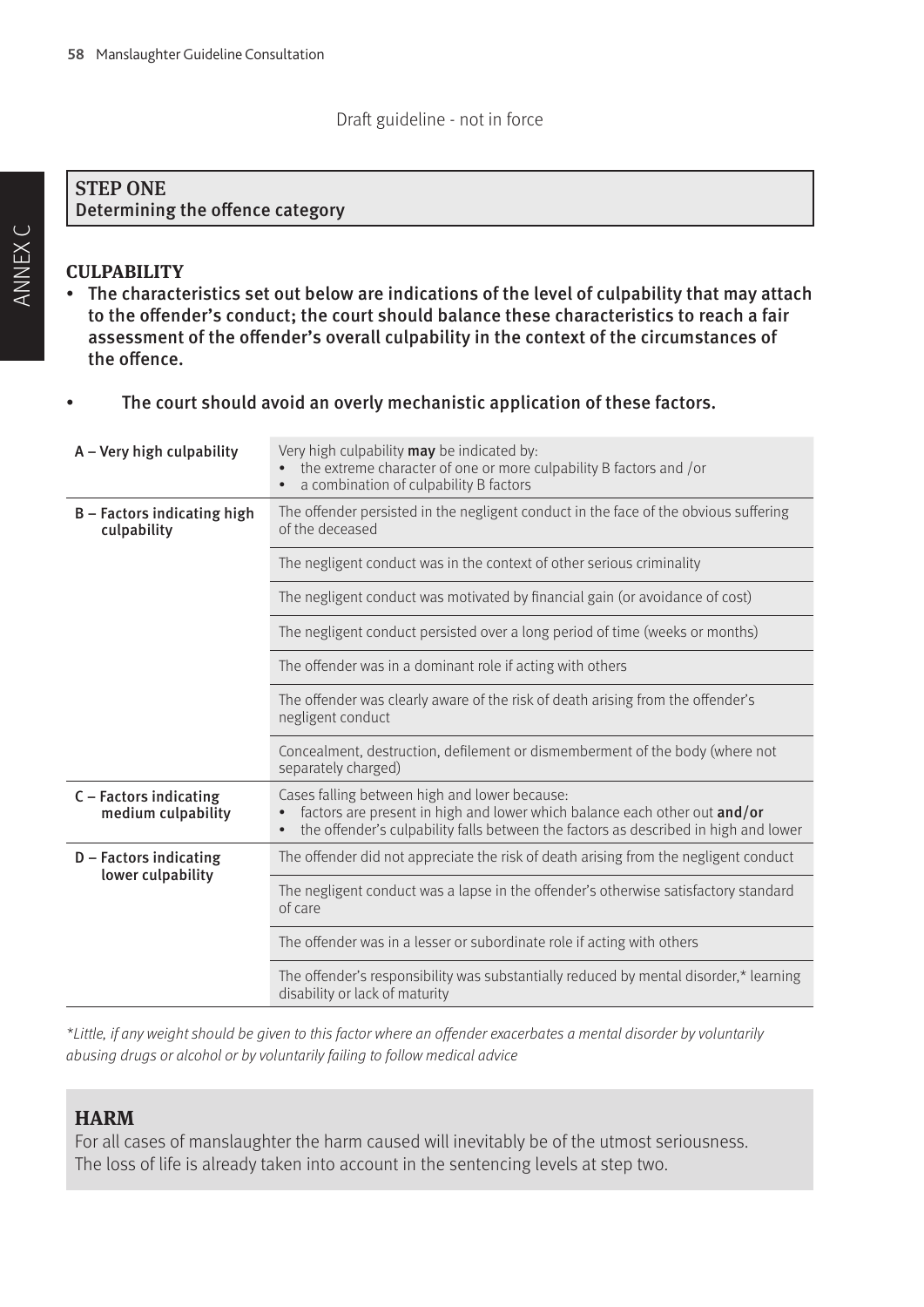## STEP TWO Starting point and category range

Having determined the category at step one, the court should use the corresponding starting point to reach a sentence within the category range below. The starting point applies to all offenders irrespective of plea or previous convictions.

## • Where a case does not fall squarely within a category, adjustment from the starting point may be required before adjustment for aggravating or mitigating features.

| Culpability              |                         |                        |                        |
|--------------------------|-------------------------|------------------------|------------------------|
| A                        | В                       |                        | D                      |
| <b>Starting point</b>    | <b>Starting point</b>   | <b>Starting point</b>  | <b>Starting point</b>  |
| 12 years' custody        | 8 years' custody        | 4 years' custody       | 2 years' custody       |
| Category range           | Category range          | <b>Category range</b>  | Category range         |
| $10 - 18$ years' custody | $6 - 12$ years' custody | $3 - 7$ years' custody | $1 - 4$ years' custody |

## In cases of motor manslaughter regard should be had to the Causing death by dangerous driving definitive guideline to ensure that the sentence for manslaughter does not fall below what would be imposed under that guideline.

Note: The table is for a single offence of manslaughter resulting in a single fatality. Where another offence or offences arise out of the same incident or facts concurrent sentences reflecting the overall criminality of offending will ordinarily be appropriate: please refer to the *Offences Taken* into Consideration and Totality guideline and step six of this guideline.

On the next page is a **non-exhaustive** list of additional elements providing the context of the offence and factors relating to the offender. Identify whether a combination of these or other relevant factors should result in any upward or downward adjustment from the sentence arrived at so far.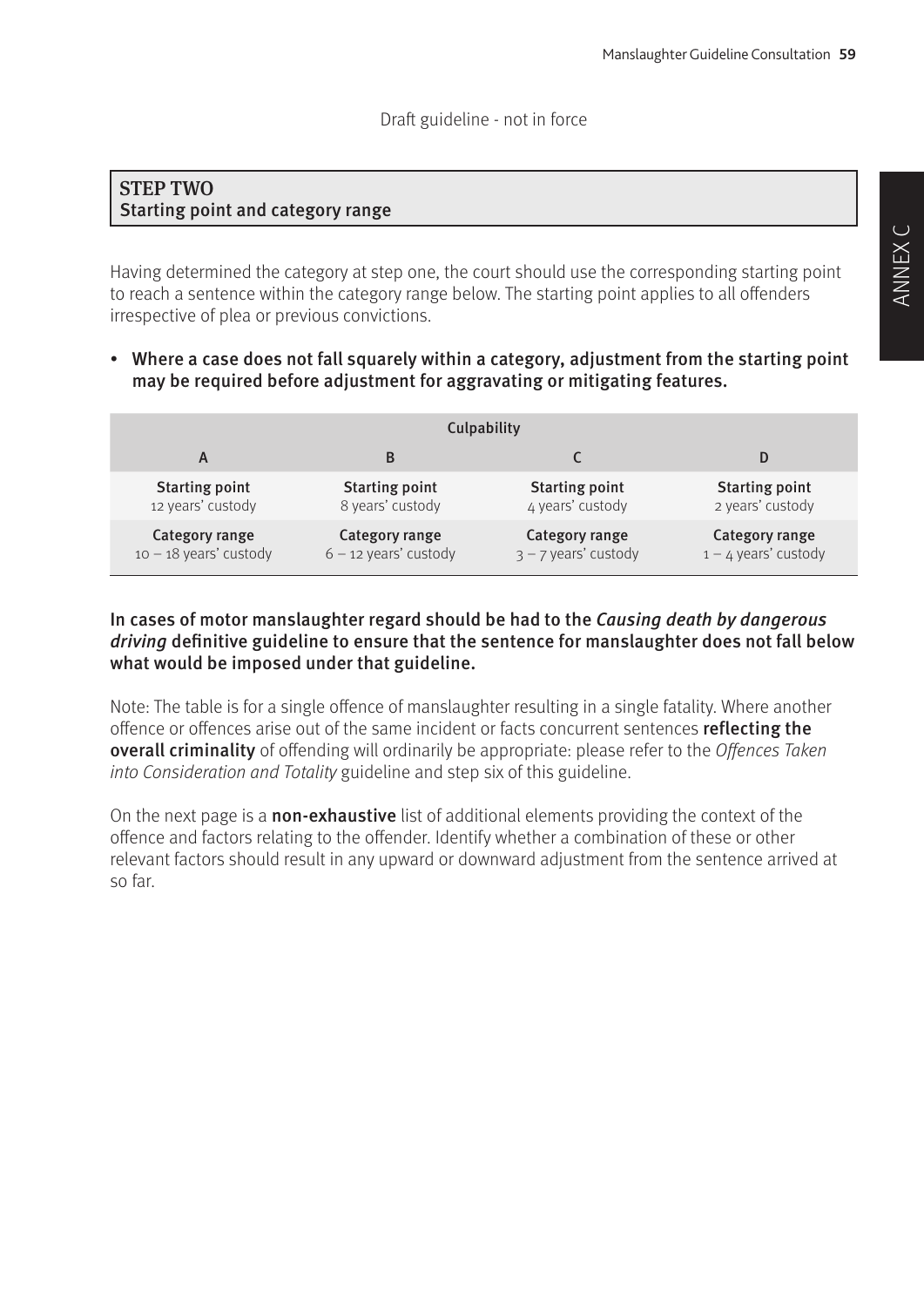## Care should be taken to avoid double counting factors already taken into account in assessing culpability

#### Factors increasing seriousness

#### Statutory aggravating factors:

Previous convictions, having regard to a) the nature of the offence to which the conviction relates and its relevance to the current offence; and b) the time that has elapsed since the conviction

(See step five for a consideration of dangerousness)

Offence committed whilst on bail

Offence motivated by, or demonstrating hostility based on any of the following characteristics or presumed characteristics of the victim: religion, race, disability, sexual orientation or transgender identity

#### Other aggravating factors:

History of significant violence or abuse towards victim by offender

Involvement of others through coercion, intimidation or exploitation

Significant mental or physical suffering caused to the deceased

Commission of offence whilst under the influence of alcohol or drugs

Offence involved use of a weapon

Other(s) put at risk of harm by the offending

Death occurred in the context of dishonesty or the pursuit of financial gain

Actions after the event (including but not limited to attempts to cover up/conceal evidence)

Blame wrongly placed on other(s)

The duty of care arose from a close or familial relationship where the deceased was dependent on the offender

Offence committed on licence or post sentence supervision or while subject to court order(s)

#### Factors reducing seriousness or reflecting personal mitigation:

No previous convictions or no relevant/recent convictions

Remorse

The duty of care was a temporary one created by the particular circumstances

Good character and/or exemplary conduct

Serious medical conditions requiring urgent, intensive or long-term treatment

Age and/or lack of maturity

Sole or primary carer for dependent relatives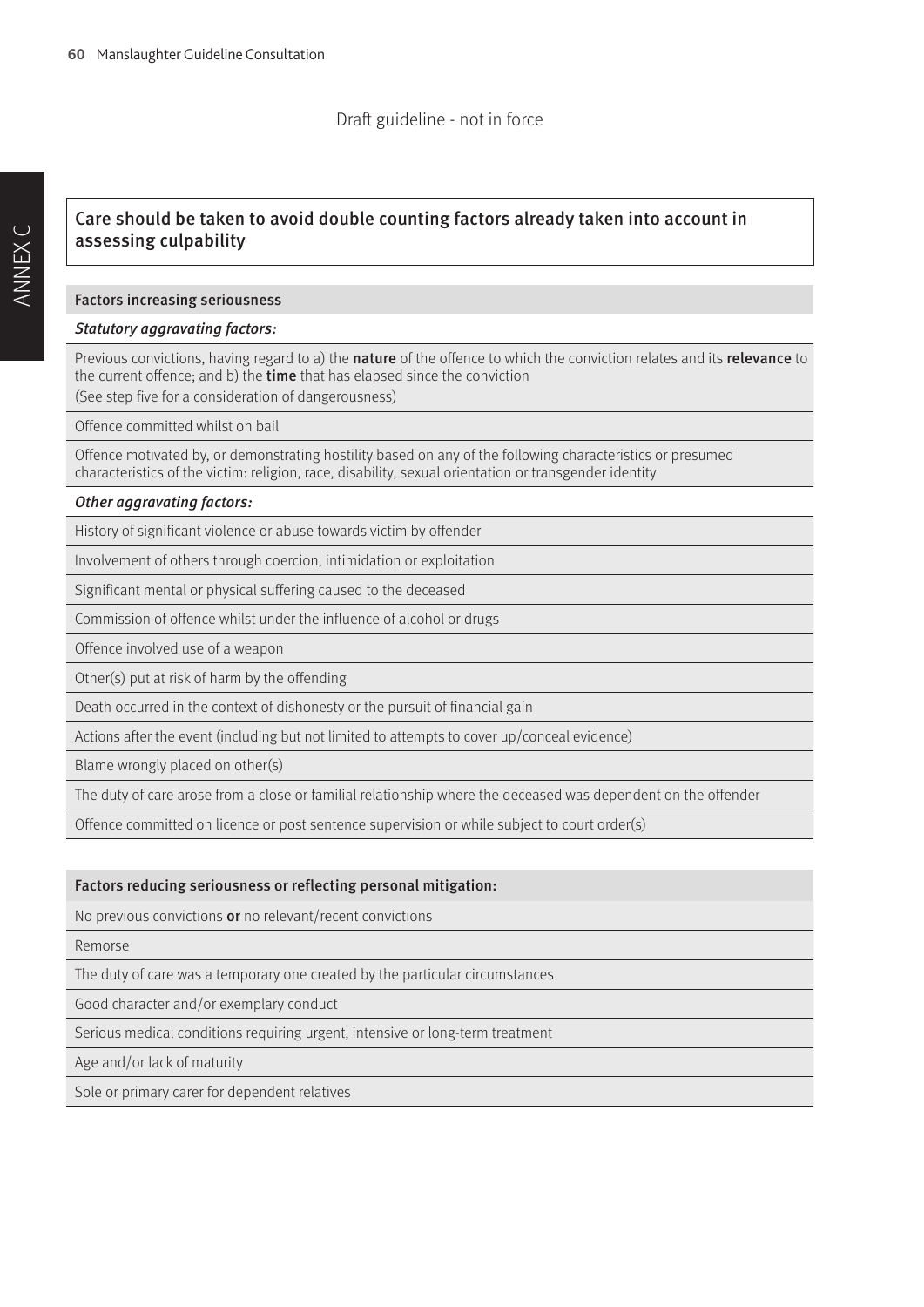# **STEP THREE**

## Consider any factors which indicate a reduction for assistance to the prosecution

The court should take into account sections 73 and 74 of the Serious Organised Crime and Police Act 2005 (assistance by defendants: reduction or review of sentence) and any other rule of law by virtue of which an offender may receive a discounted sentence in consequence of assistance given (or offered) to the prosecutor or investigator.

# **STEP FOUR**

## Reduction for guilty pleas

The court should take account of any reduction for a guilty plea in accordance with section 144 of the Criminal Justice Act 2003 and the Guilty Plea guideline.

#### **STEP FIVE Dangerousness**

The court should consider whether having regard to the criteria contained in Chapter 5 of Part 12 of the Criminal Justice Act 2003 it would be appropriate to impose a life sentence (section 224A or section 225) or an extended sentence (section 226A). When sentencing offenders to a life sentence under these provisions, the notional determinate sentence should be used as the basis for the setting of a minimum term.

# **STEP SIX**

## Totality principle

If sentencing an offender for more than one offence, or where the offender is already serving a sentence, consider whether the total sentence is just and proportionate to the overall offending behaviour in accordance with the Offences Taken into Consideration and Totality guideline.

# **STEP SEVEN**

## Compensation and ancillary orders

In all cases the court should consider whether to make compensation and/or other ancillary orders.

Where the offence involves a firearm, an imitation firearm or an offensive weapon the court may consider the criteria in section 19 of the Serious Crime Act 2007 for the imposition of a Serious Crime Prevention Order.

# **STEP EIGHT**

## Reasons

Section 174 of the Criminal Justice Act 2003 imposes a duty to give reasons for, and explain the effect of, the sentence.

# **STEP NINE**

## Consideration for time spent on bail

The court must consider whether to give credit for time spent on bail in accordance with section 240A of the Criminal Justice Act 2003.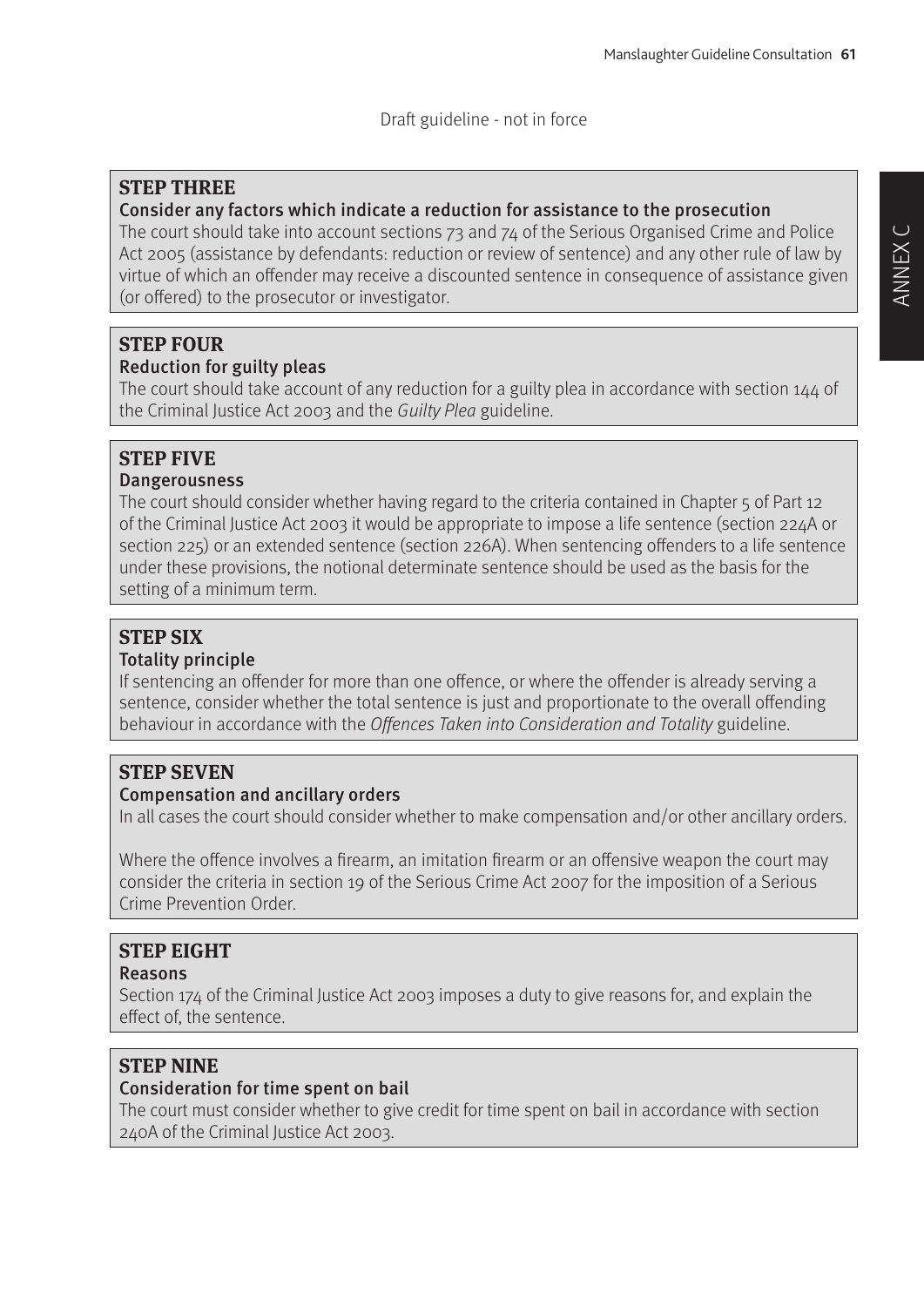Blank page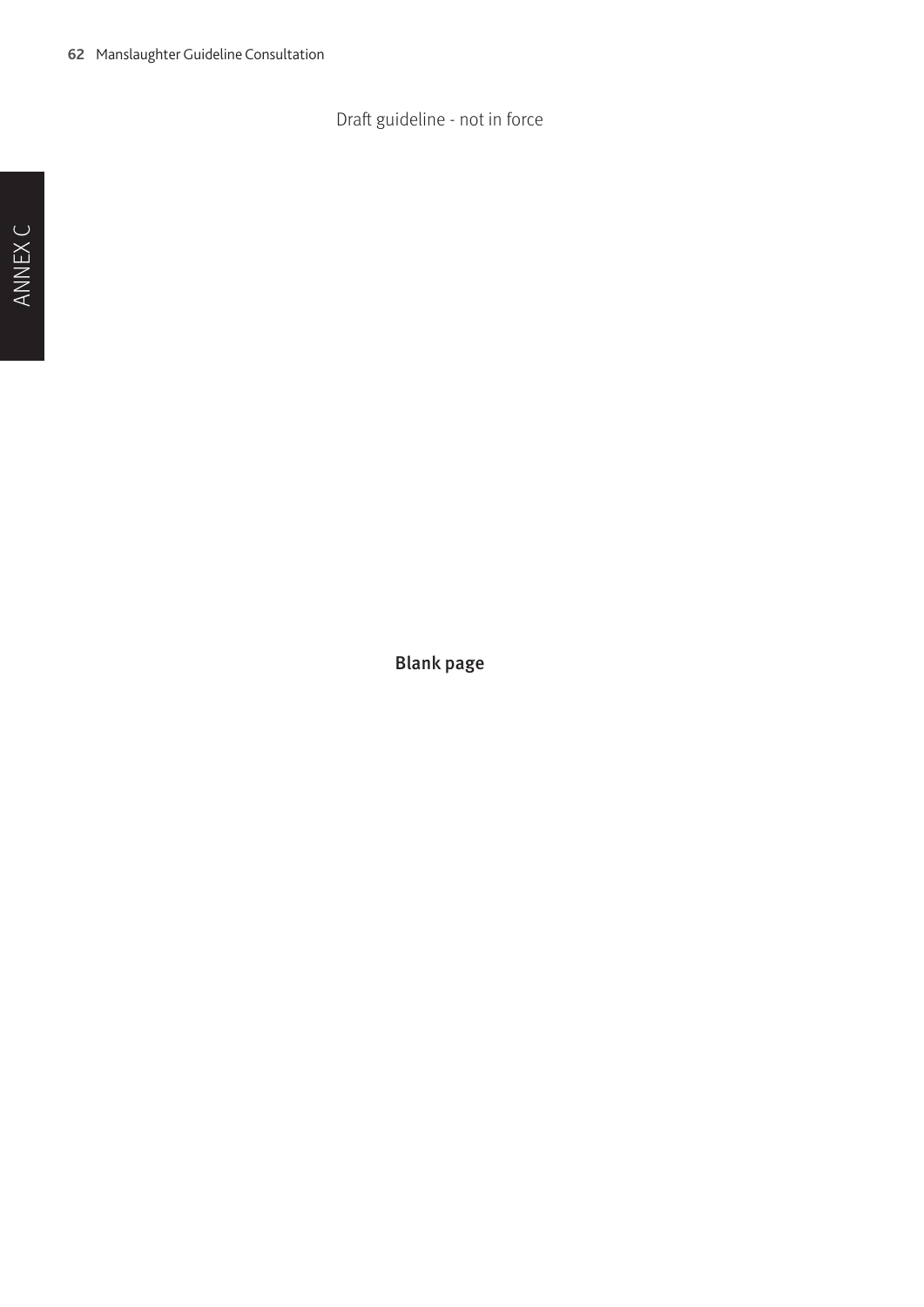# Manslaughter by reason of loss of control

Common law and Coroners and Justice Act 2009 (sections 54 and 55)

Triable only on indictment Maximum: Life imprisonment

Offence range: 3 – 20 years' custody

This is a serious specified offence for the purposes of sections 224 and 225(2) (life sentences for serious offences) of the Criminal Justice Act 2003.

This is an offence listed in Part 1 of Schedule 15B for the purposes of section 224A (life sentence for a second listed offence) and section 226A (extended sentence for certain violent or sexual offences) of the Criminal Justice Act 2003.

The type of manslaughter (and thereby the appropriate guideline) should have been identified prior to sentence. If there is any dispute or uncertainty about the type of manslaughter that applies the judge should give clear reasons for the basis of sentence.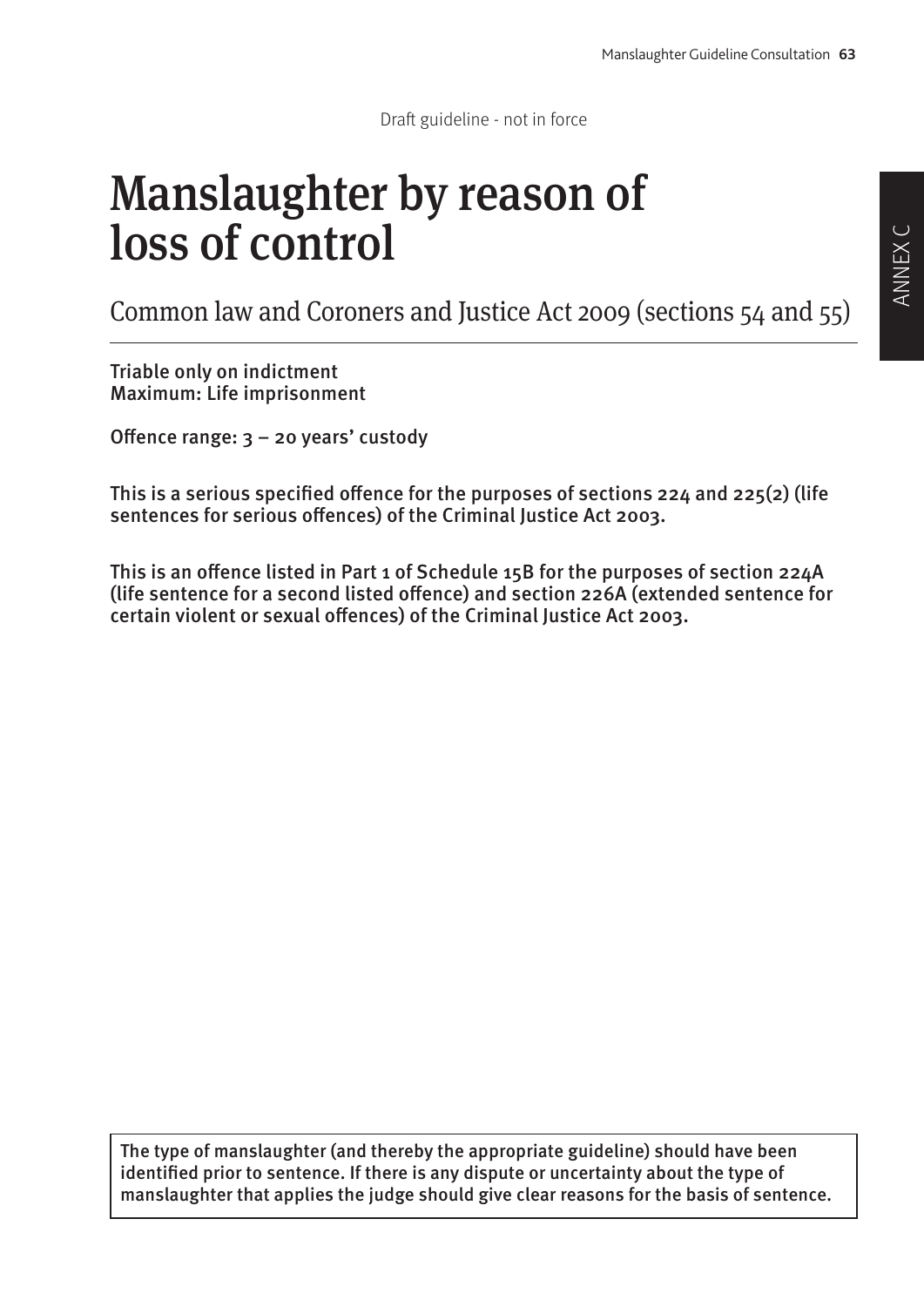## STEP ONE Determining the offence category

## **CULPABILITY**

- The characteristics set out below are indications of the level of culpability that may attach to the offender's conduct; the court should balance these characteristics to reach a fair assessment of the offender's overall culpability in the context of the circumstances of the offence.
- The court should avoid an overly mechanistic application of these factors.

| A - High culpability    | Planning of criminal activity (including the carrying of a weapon) <b>before</b> the loss of<br>control                                                                                                                                     |
|-------------------------|---------------------------------------------------------------------------------------------------------------------------------------------------------------------------------------------------------------------------------------------|
|                         | Offence committed in the context of other serious criminal activity                                                                                                                                                                         |
|                         | Use of a firearm (whether or not taken to the scene)                                                                                                                                                                                        |
|                         | Loss of self control in circumstances which only just met the criteria for a qualifying<br>trigger                                                                                                                                          |
|                         | Concealment, destruction, defilement or dismemberment of the body (where not<br>separately charged)                                                                                                                                         |
| B - Medium culpability: | Cases falling between high and lower because:<br>factors are present in high and lower which balance each other out and/or<br>$\bullet$<br>the offender's culpability falls between the factors as described in high and lower<br>$\bullet$ |
| C – Lower culpability   | Qualifying trigger represented an exceptionally high degree of provocation                                                                                                                                                                  |

## **HARM**

For all cases of manslaughter the harm caused will inevitably be of the utmost seriousness. The loss of life is already taken into account in the sentencing levels at step two.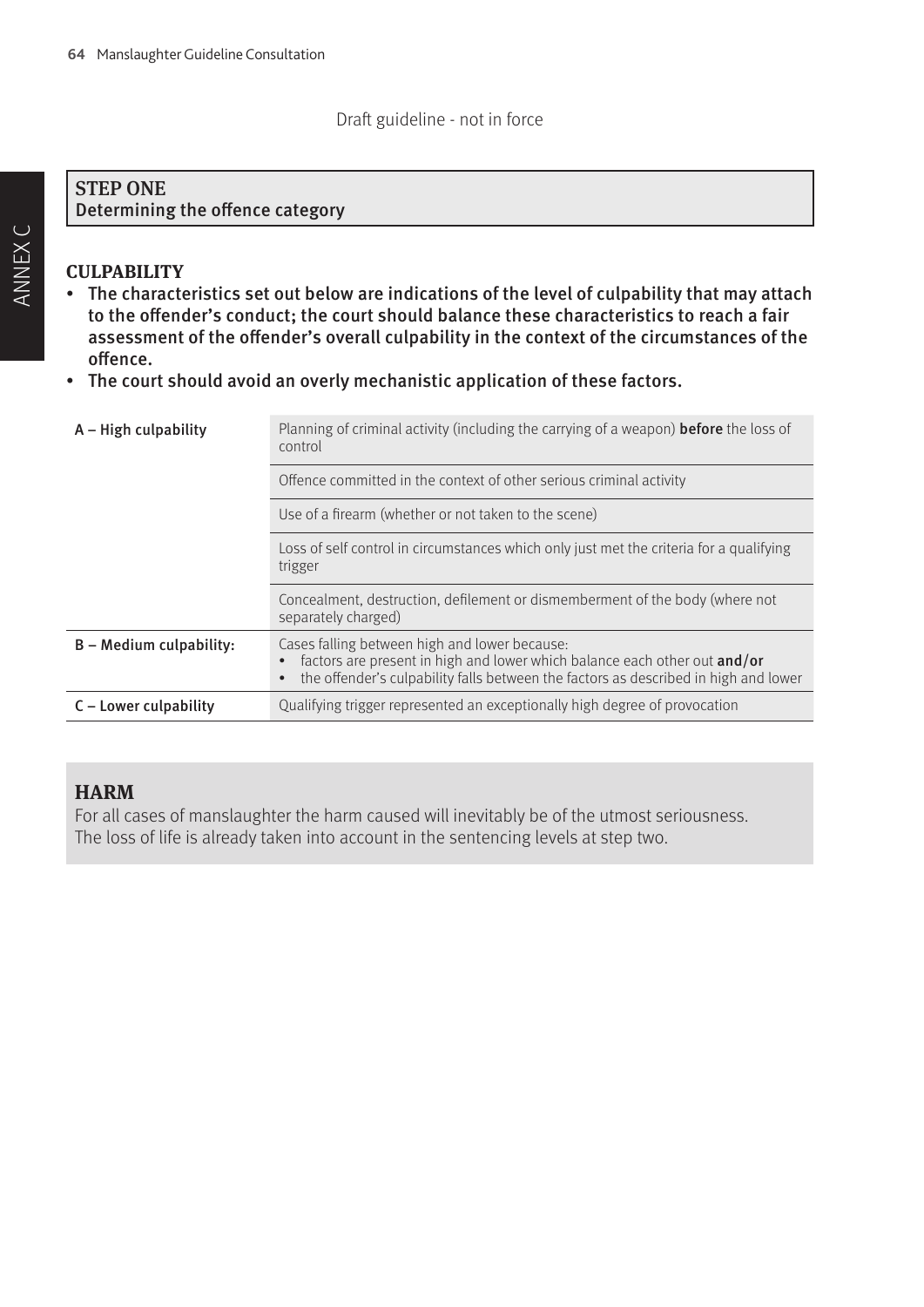## STEP TWO Starting point and category range

Having determined the category at step one, the court should use the corresponding starting point to reach a sentence within the category range below. The starting point applies to all offenders irrespective of plea or previous convictions.

• Where a case does not fall squarely within a category, adjustment from the starting point may be required before adjustment for aggravating or mitigating features.

|                          | Culpability             |                        |
|--------------------------|-------------------------|------------------------|
| A                        | B                       |                        |
| <b>Starting point</b>    | <b>Starting point</b>   | <b>Starting point</b>  |
| 14 years' custody        | 8 years' custody        | 5 years' custody       |
| Category range           | Category range          | Category range         |
| $10 - 20$ years' custody | $5 - 12$ years' custody | $3 - 6$ years' custody |

Note: The table is for a single offence of manslaughter resulting in a single fatality. Where another offence or offences arise out of the same incident or facts concurrent sentences reflecting the overall criminality of offending will ordinarily be appropriate: please refer to the *Offences Taken* into Consideration and Totality guideline and step six of this guideline.

On the next page is a **non-exhaustive** list of additional elements providing the context of the offence and factors relating to the offender. Identify whether a combination of these or other relevant factors should result in any upward or downward adjustment from the sentence arrived at so far.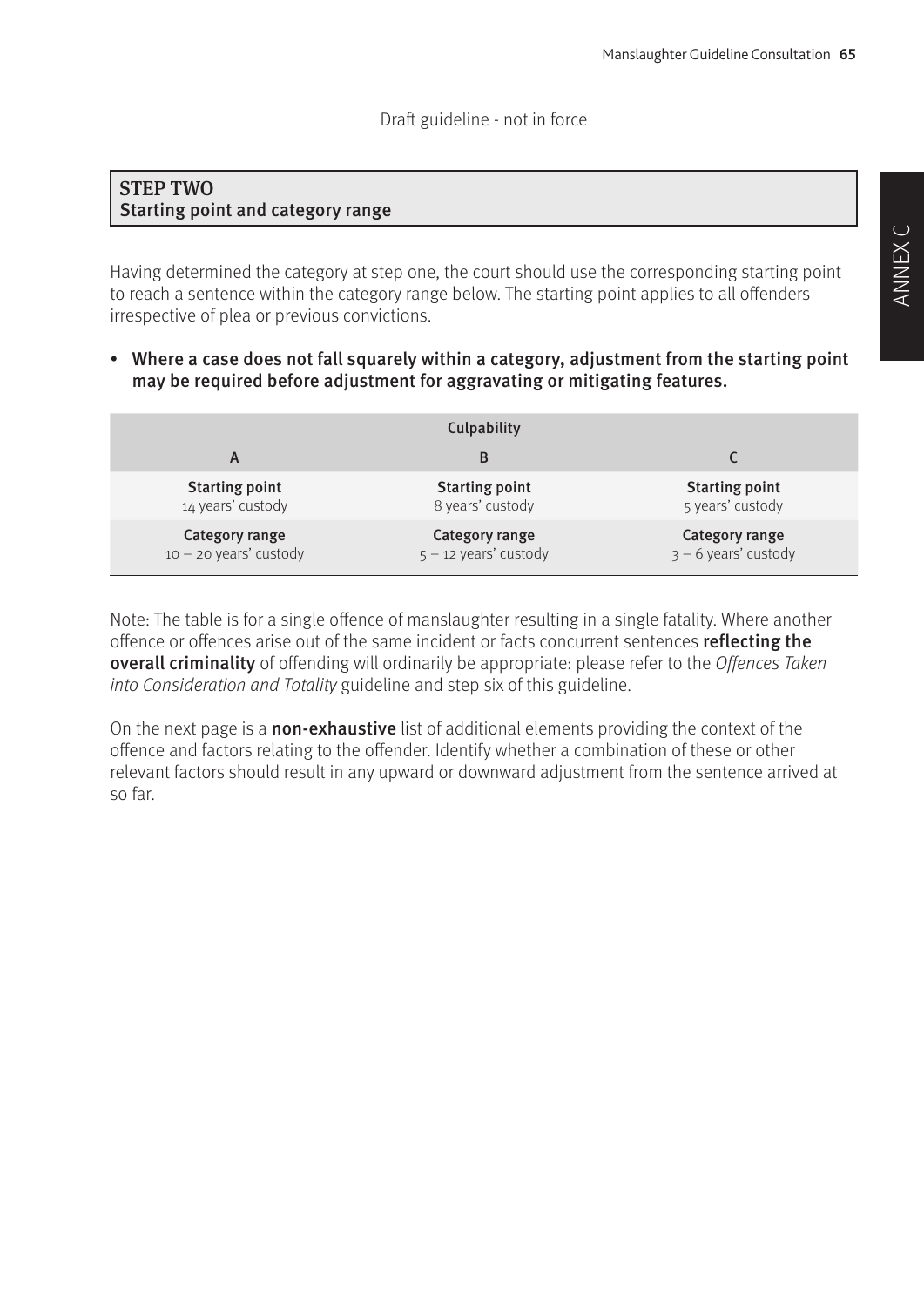#### Factors increasing seriousness

#### Statutory aggravating factors:

Previous convictions, having regard to a) the nature of the offence to which the conviction relates and its relevance to the current offence; and b) the time that has elapsed since the conviction (See step five for a consideration of dangerousness)

Offence committed whilst on bail

Offence motivated by, or demonstrating hostility based on any of the following characteristics or presumed characteristics of the victim: religion, race, disability, sexual orientation or transgender identity

#### Other aggravating factors:

History of significant violence or abuse towards victim by offender

Significant mental or physical suffering caused to the deceased

Commission of offence whilst under the influence of alcohol or drugs

Offence involved use of a weapon

Persistence of violence

Other(s) put at risk of harm by the offending

Death occurred in the context of dishonesty or the pursuit of financial gain

Actions after the event (including but not limited to attempts to cover up/conceal evidence)

Blame wrongly placed on other(s)

Involvement of others through coercion, intimidation or exploitation

Victim was providing a public service or performing a public duty

Offence committed on licence or post sentence supervision or while subject to court order(s)

#### Factors reducing seriousness or reflecting personal mitigation:

No previous convictions or no relevant/recent convictions

Remorse

Intention to cause serious bodily harm rather than to kill

History of significant violence or abuse towards the offender by the victim

Violence initiated by the victim

Good character and/or exemplary conduct

Serious medical conditions requiring urgent, intensive or long-term treatment

Age and/or lack of maturity

Sole or primary carer for dependent relatives

Mental disorder\* or learning disability

\*Little, if any weight should be given to this factor where an offender exacerbates a mental disorder by voluntarily abusing drugs or alcohol or by voluntarily failing to follow medical advice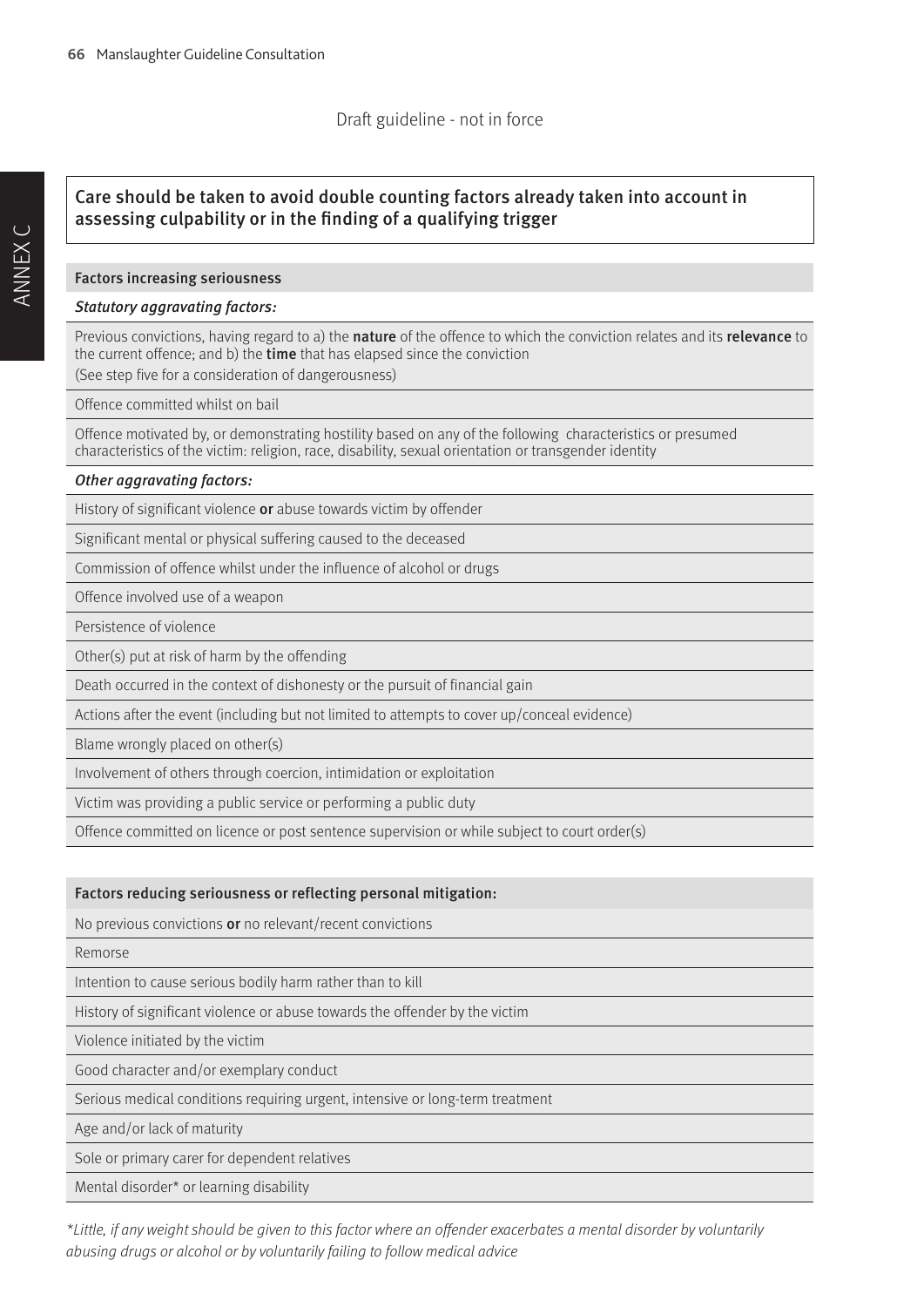# **STEP THREE**

## Consider any factors which indicate a reduction for assistance to the prosecution

The court should take into account sections 73 and 74 of the Serious Organised Crime and Police Act 2005 (assistance by defendants: reduction or review of sentence) and any other rule of law by virtue of which an offender may receive a discounted sentence in consequence of assistance given (or offered) to the prosecutor or investigator.

# **STEP FOUR**

## Reduction for guilty pleas

The court should take account of any reduction for a guilty plea in accordance with section 144 of the Criminal Justice Act 2003 and the Guilty Plea guideline.

#### **STEP FIVE Dangerousness**

The court should consider whether having regard to the criteria contained in Chapter 5 of Part 12 of the Criminal Justice Act 2003 it would be appropriate to impose a life sentence (section 224A or section 225) or an extended sentence (section 226A). When sentencing offenders to a life sentence under these provisions, the notional determinate sentence should be used as the basis for the setting of a minimum term.

# **STEP SIX**

## Totality principle

If sentencing an offender for more than one offence, or where the offender is already serving a sentence, consider whether the total sentence is just and proportionate to the overall offending behaviour in accordance with the Offences Taken into Consideration and Totality guideline.

# **STEP SEVEN**

## Compensation and ancillary orders

In all cases the court should consider whether to make compensation and/or other ancillary orders.

Where the offence involves a firearm, an imitation firearm or an offensive weapon the court may consider the criteria in section 19 of the Serious Crime Act 2007 for the imposition of a Serious Crime Prevention Order.

# **STEP EIGHT**

## Reasons

Section 174 of the Criminal Justice Act 2003 imposes a duty to give reasons for, and explain the effect of, the sentence.

# **STEP NINE**

## Consideration for time spent on bail

The court must consider whether to give credit for time spent on bail in accordance with section 240A of the Criminal Justice Act 2003.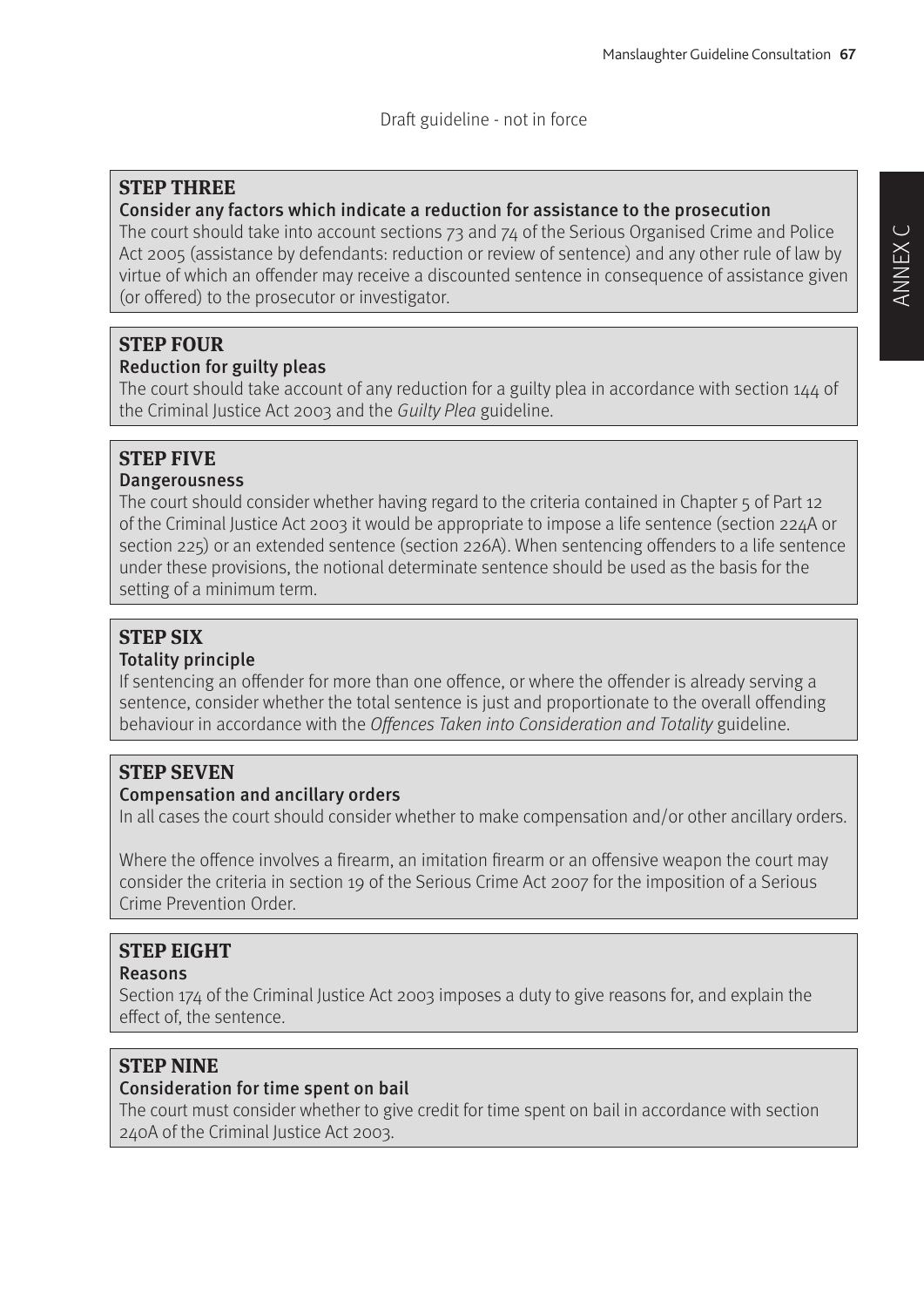Blank page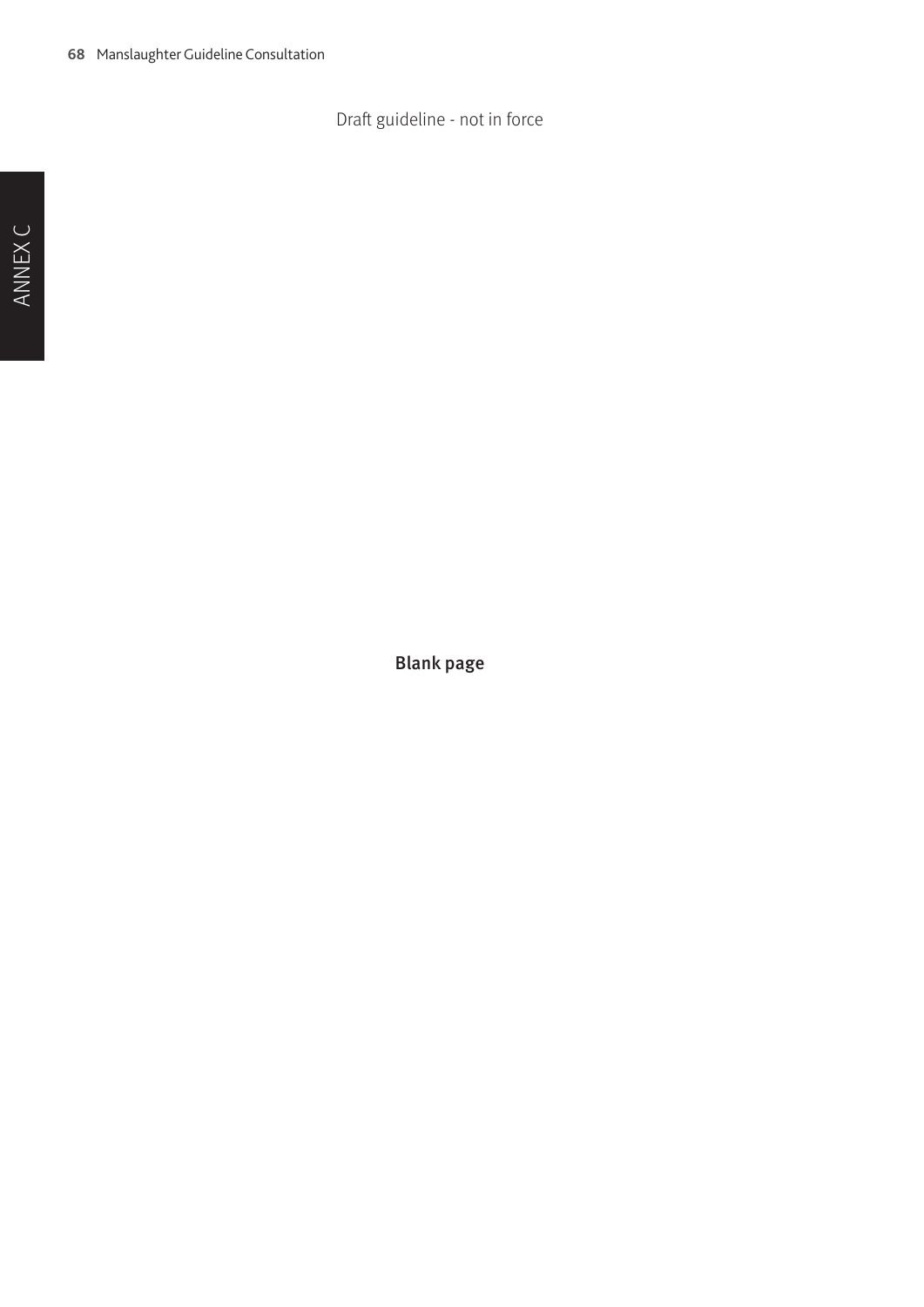# Manslaughter by reason of diminished responsibility

Common law and Homicide Act 1957 (section 2)

Triable only on indictment Maximum: Life imprisonment

Offence range: 3 – 40 years' custody

This is a serious specified offence for the purposes of sections 224 and 225(2) (life sentences for serious offences) of the Criminal Justice Act 2003.

This is an offence listed in Part 1 of Schedule 15B for the purposes of section 224A (life sentence for a second listed offence) and section 226A (extended sentence for certain violent or sexual offences) of the Criminal Justice Act 2003.

The type of manslaughter (and thereby the appropriate guideline) should have been identified prior to sentence. If there is any dispute or uncertainty about the type of manslaughter that applies the judge should give clear reasons for the basis of sentence.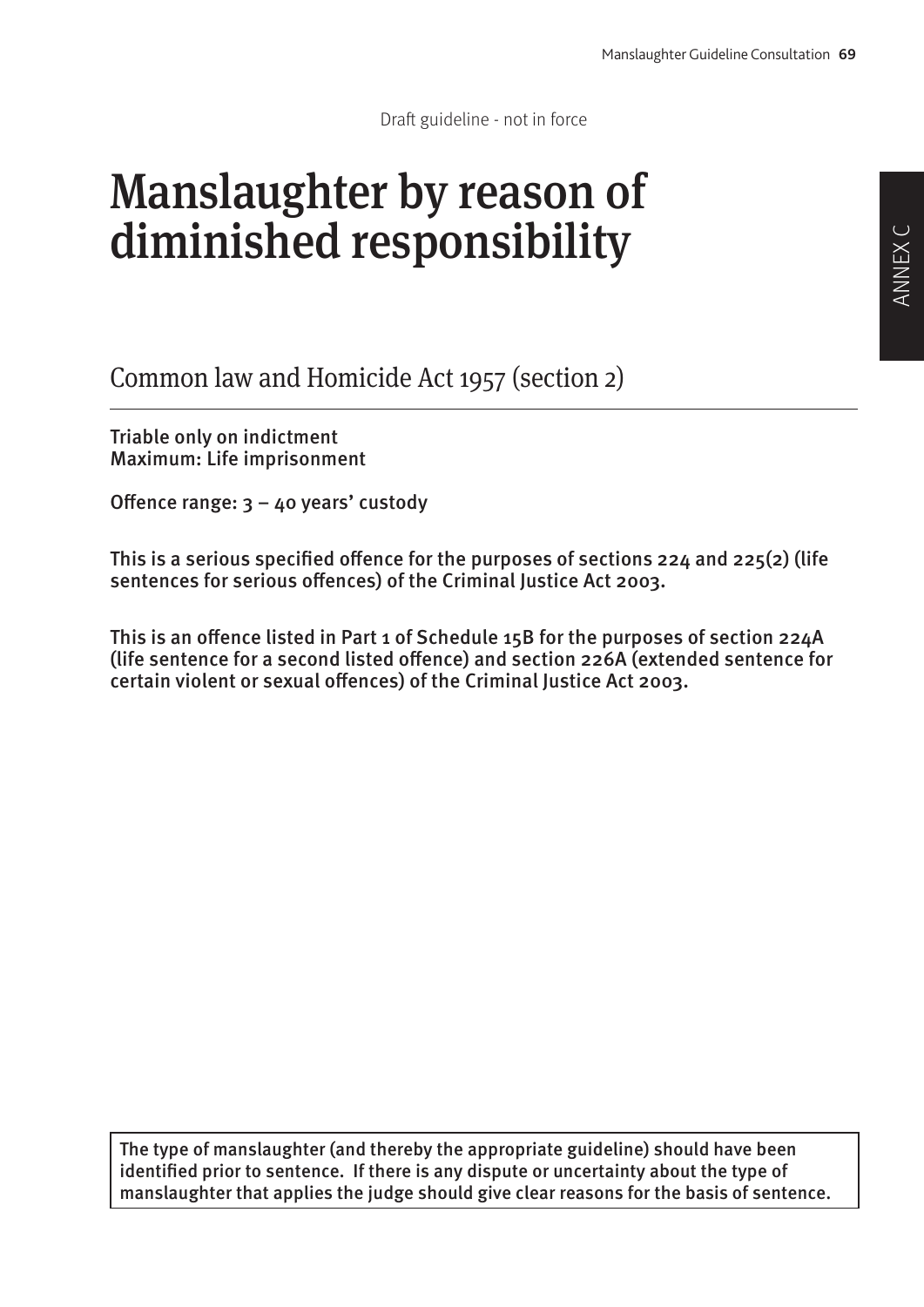## **STEP ONE** Determining the offence category

#### Assessing the degree of responsibility retained: high medium or lower

- A conviction for manslaughter by reason of diminished responsibility necessarily means that the offender's ability to understand the nature of the conduct, form a rational judgment and/or exercise self control was substantially impaired.
- The court should reach a determination as to the level of responsibility the offender retained:
	- High;
	- Medium; or
	- **Lower**
- The court should consider the extent to which the offender's responsibility was diminished by the mental disorder at the time of the offence with reference to the medical evidence and all the relevant information available to the court.
- The degree to which the offender's actions or omissions contributed to the seriousness of the mental disorder at the time of the offence will be a relevant consideration. For example:
	- where an offender exacerbates the mental disorder by voluntarily abusing drugs or alcohol or by voluntarily failing to follow medical advice this will increase responsibility.

## **HARM**

For all cases of manslaughter the harm caused will inevitably be of the utmost seriousness. The loss of life is already taken into account in the sentencing levels at step two.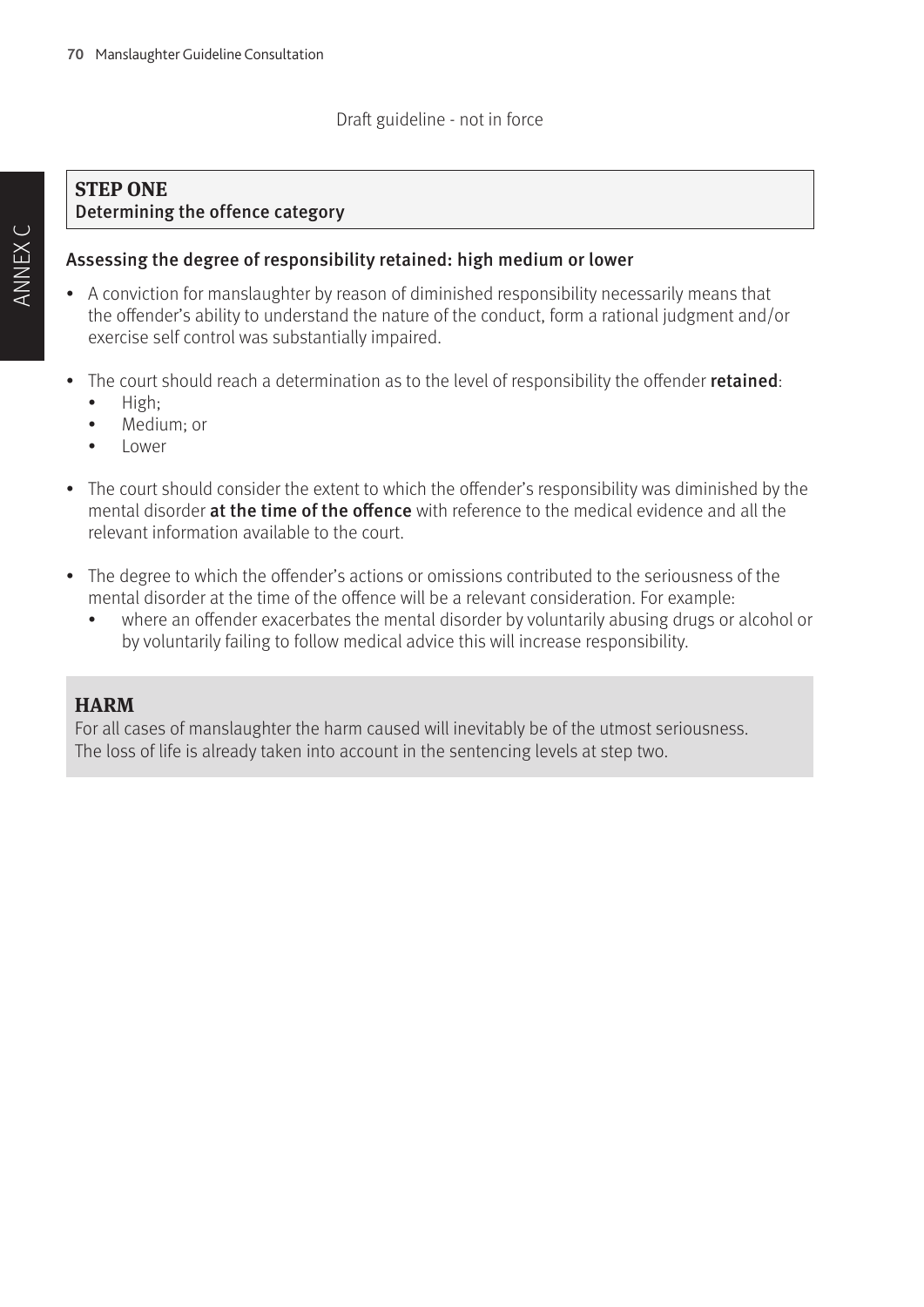# **STEP TWO** Starting point and category range

Having determined the level of responsibility retained at step one, the court should use the corresponding starting point to reach a sentence within the category range below. The starting point applies to all offenders irrespective of plea or previous convictions.

| Level of responsibility retained |                          |                         |  |
|----------------------------------|--------------------------|-------------------------|--|
| High                             | <b>Medium</b>            | Lower                   |  |
| <b>Starting point</b>            | <b>Starting point</b>    | <b>Starting point</b>   |  |
| 24 years' custody                | 15 years' custody        | 7 years' custody        |  |
| <b>Category range</b>            | Category range           | <b>Category range</b>   |  |
| $15 - 40$ years' custody         | $10 - 25$ years' custody | $3 - 12$ years' custody |  |

Note: The table is for a single offence of manslaughter resulting in a single fatality. Where another offence or offences arise out of the same incident or facts concurrent sentences reflecting the overall criminality of offending will ordinarily be appropriate: please refer to the Offences Taken into Consideration and Totality guideline and step six of this guideline.

On the next page is a **non-exhaustive** list of additional factual elements providing the context of the offence and factors relating to the offender. Identify whether a combination of these or other relevant factors should result in any upward or downward adjustment from the sentence arrived at so far.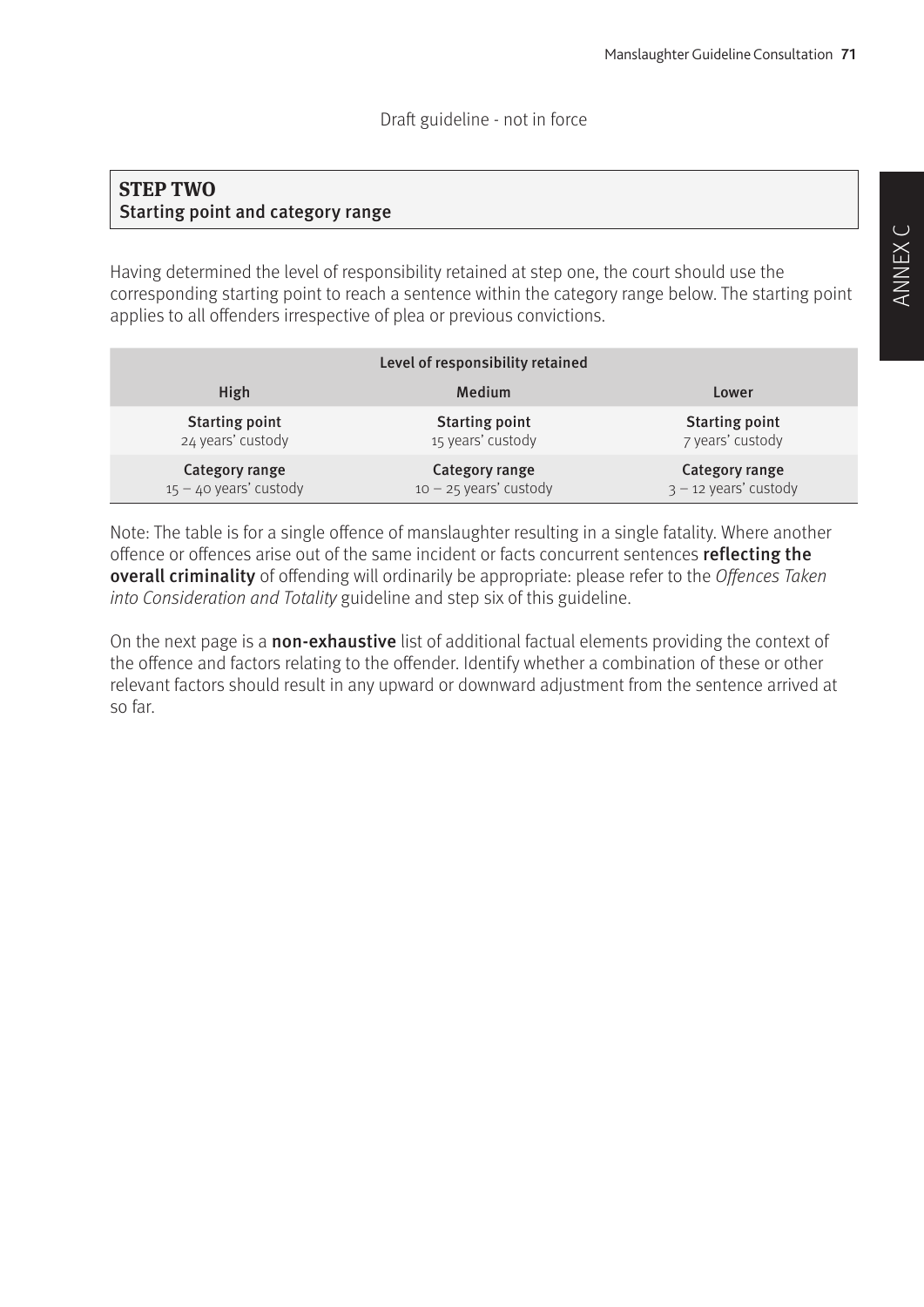## Care should be taken to avoid double counting factors already taken into account in assessing the level of responsibility retained

#### Factors increasing seriousness

#### Statutory aggravating factors:

Previous convictions, having regard to a) the nature of the offence to which the conviction relates and its relevance to the current offence; and b) the time that has elapsed since the conviction (See step five for a consideration of dangerousness)

Offence committed whilst on bail

Offence motivated by, or demonstrating hostility based on any of the following characteristics or presumed characteristics of the victim: religion, race, disability, sexual orientation or transgender identity

#### Other aggravating factors:

A significant degree of planning or premeditation

Victim particularly vulnerable due to age or disability

Significant mental or physical suffering caused to the deceased

Abuse of a position of trust

History of significant violence or abuse towards victim by offender

Commission of offence whilst under the influence of alcohol or drugs

Other(s) put at risk of harm by the offending

Death occurred in the context of dishonesty or the pursuit of financial gain

Actions after the event (including but not limited to attempts to cover up/conceal evidence)

Involvement of others through coercion, intimidation or exploitation

Victim was providing a public service or performing a public duty

Concealment, destruction, defilement or dismemberment of the body (where not separately charged)

Offence involved use of a weapon

Blame wrongly placed on other(s)

Offence committed on licence or post sentence supervision or while subject to court order(s)

#### Factors reducing seriousness or reflecting personal mitigation:

No previous convictions or no relevant/recent convictions

Remorse

Intention to cause serious bodily harm rather than to kill

Lack of premeditation

History of significant violence or abuse towards the offender by the victim

The offender acted in self-defence or in fear of violence (where not amounting to a defence)

The offender made genuine and sustained attempts to seek help for the mental disorder

Belief by the offender that the killing was an act of mercy

Good character and/or exemplary conduct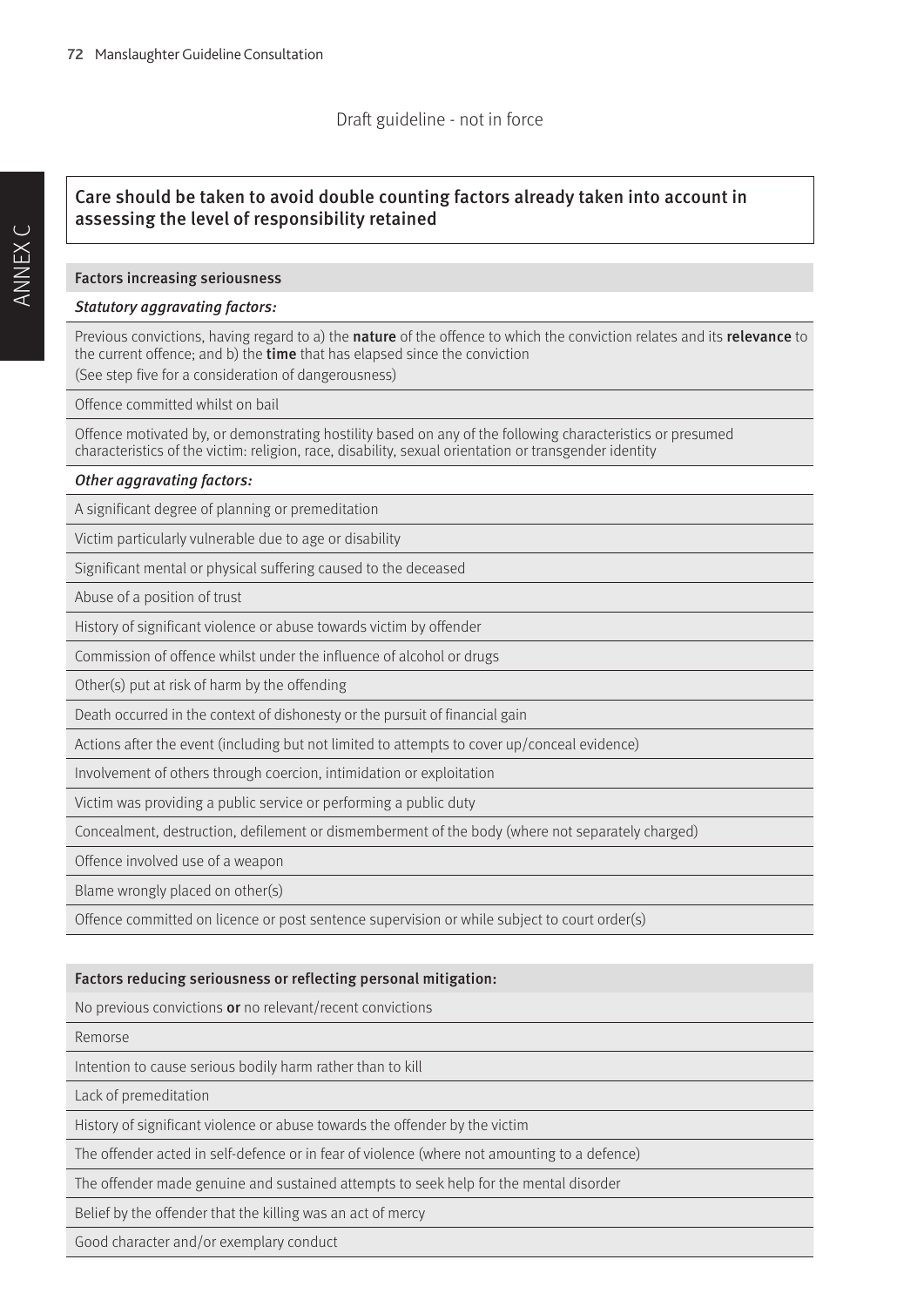Serious medical conditions requiring urgent, intensive or long-term treatment

Age and/or lack of maturity

Sole or primary carer for dependent relatives

## **STEP THREE** Consideration of dangerousness

- The court should then go on to consider whether having regard to the criteria contained in Chapter 5 of part 12 of the Criminal Justice Act 2003 it would be appropriate to impose a **life** sentence (section 224A or section 225) or an extended sentence (section 226A).
- When sentencing to a life sentence the notional determinate term (identified at step two above) should be used as the basis for setting the minimum term.

## **STEP FOUR** Consideration of mental health disposals

#### Where:

- (i) the evidence of medical practitioners suggests that the offender is currently suffering from a mental disorder,
- (ii) treatment is available, and
- (iii) the court considers that a hospital order (with or without a restriction) may be an appropriate way of dealing with the case,

the court should consider these matters in the following order:

### Section 45A hospital and limitation direction

- a. Before a hospital order is made under s.37 MHA (with or without a restriction order under s.41), consider whether the mental disorder can appropriately be dealt with by custody with a hospital and limitation direction under s.45A MHA. In deciding whether a s.45A direction is appropriate the court should bear in mind that the direction will cease to have effect at the end of a determinate sentence.
- b. If the mental disorder can appropriately be dealt with by a direction under  $s.45A(1)$ , then the judge should make such a direction. (Not available for a person under the age of 21 at the time of conviction).

### Section 37 hospital order and section 41 restriction order

c. If a s.45A direction is not appropriate the court must then consider, before going further, whether: (1) the mental disorder is treatable, (2) once treated there is no evidence the offender would be dangerous, and (3) the offending is due to that mental disorder. If these conditions are met a hospital order under s.37/41 is likely to be the correct disposal.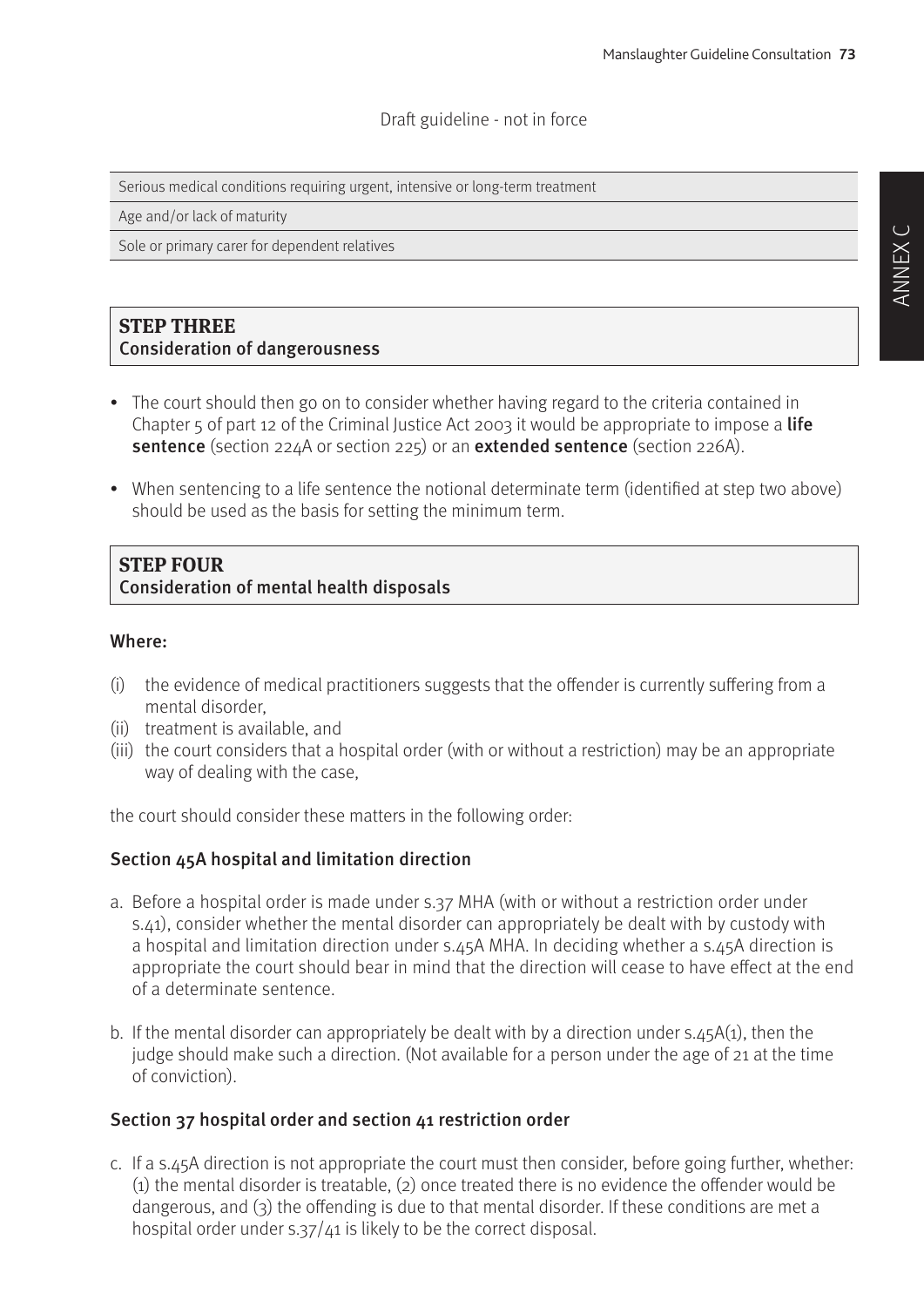## Section 47 transfer to hospital

- d. The court must also have regard to the question of whether other methods of dealing with the offender are available including consideration of whether the powers under s.47 MHA for transfer from custody to hospital for treatment would, taking in to consideration all of the circumstances, be appropriate.
- There must always be sound reasons for departing from the usual course of imposing a custodial sentence and where a custodial sentence is not imposed, the judge must set out these reasons.

## **STEP FIVE** IN ALL CASES consider factors that may warrant an adjustment to the sentence

Cases of manslaughter by reason of diminished responsibility vary considerably on the facts of the offence and on the circumstances of the offender.

- The court should review whether the sentence as a whole meets the objectives of punishment, rehabilitation and protection of the public in a fair and proportionate way.
- Relevant factors will include the psychiatric evidence and the regime on release.
- An adjustment may require a departure from the sentence range identified at step two above.

## **STEP SIX**

### Consider any factors which indicate a reduction for assistance to the prosecution

The court should take into account sections 73 and 74 of the Serious Organised Crime and Police Act 2005 (assistance by defendants: reduction or review of sentence) and any other rule of law by virtue of which an offender may receive a discounted sentence in consequence of assistance given (or offered) to the prosecutor or investigator.

## **STEP SEVEN**

### Reduction for guilty pleas

The court should take account of any potential reduction for a guilty plea in accordance with section 144 of the Criminal Justice Act 2003 and the Guilty Plea guideline. Note: the limitations on reductions for murder do not apply to manslaughter.

# **STEP EIGHT**

## Totality principle

If sentencing an offender for more than one offence, or where the offender is already serving a sentence, consider whether the total sentence is just and proportionate to the overall offending behaviour in accordance with the Offences Taken into Consideration and Totality guideline.

### **STEP NINE**

### Compensation and ancillary orders

In all cases the court should consider whether to make compensation and/or other ancillary orders.

Where the offence involves a firearm, an imitation firearm or an offensive weapon the court may consider the criteria in section 19 of the Serious Crime Act 2007 for the imposition of a Serious Crime Prevention Order.